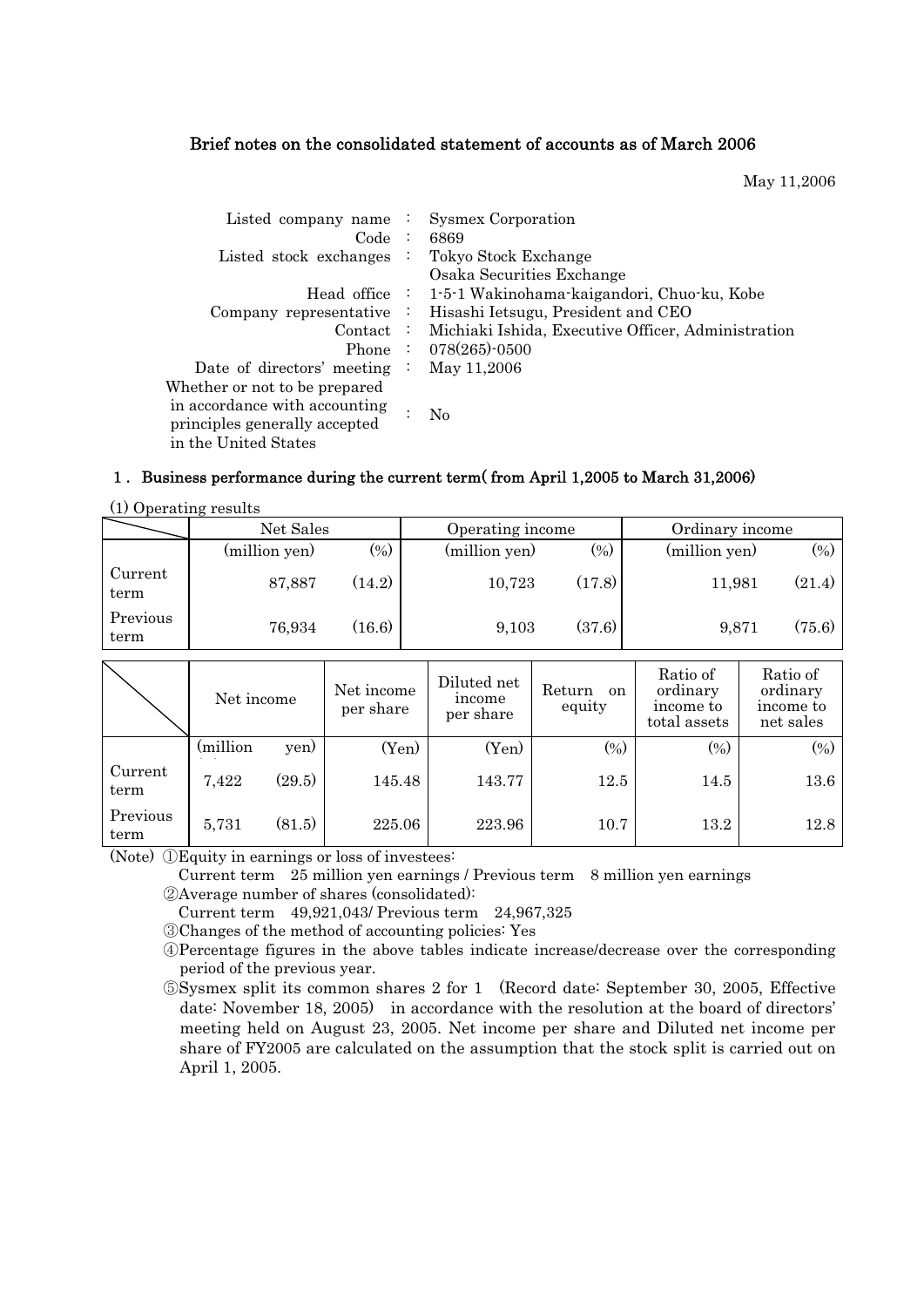# (2) Financial position

|                  | Total assets  | Shareholders'<br>equity | Equity ratio | Equity per share |
|------------------|---------------|-------------------------|--------------|------------------|
|                  | (million yen) | (million yen)           | (0/0)        | (Yen)            |
| Current<br>term  | 87,446        | 62,646                  | 71.6         | 1,251.81         |
| Previous<br>term | 77,660        | 56,149                  | 72.3         | 2,244.85         |

 $(Note)$  $\Omega$ Number of shares issued (consolidated):

Current term 49,917,036/ Previous term 24,962,580

ԙSysmex split its common shares 2 for 1 (Record date: September 30, 2005, Effective date: November 18, 2005) in accordance with the resolution at the board of directors' meeting held on August 23, 2005.

(3) Cash flow

|                  | Cash flow from<br>operating activities | Cash flow from<br>investing activities | Cash flow from<br>financing activities | Total Cash and<br>Cash Equivalents<br>at end of term |
|------------------|----------------------------------------|----------------------------------------|----------------------------------------|------------------------------------------------------|
|                  | (million yen)                          | (million yen)                          | (million yen)                          | (million yen)                                        |
| Current<br>term  | 8,275                                  | $-7,858$                               | $-1,190$                               | 9,416                                                |
| Previous<br>term | 6,691                                  | $-5,630$                               | $-4,376$                               | 10,457                                               |

(4) Scope of consolidation and application of equity method

Number of consolidated subsidiaries: 30

 Number of nonconsolidated subsidiaries: 0(subsidiaries to which the equity method is applicable)

Number of affiliates: 1(affiliates to which the equity method is applicable)

(5) Changes in the scope of consolidation and application of equity method Additions in the consolidation: 1

Exclusions in the consolidation: 1

Additions in equity methods: 0

Exclusions in equity methods: 0

# 2. Business Forecast for the coming fiscal term(from April 1,2006 to March 31,2007)

|             | Net Sales     | Ordinary income | Net income    |
|-------------|---------------|-----------------|---------------|
|             | (million yen) | (million yen)   | (million yen) |
| Semi-Annual | 45,900        | 5,850           | 3,750         |
| Annual      | 98,000        | 13,300          | 8,200         |

(Reference) Net income forecast per share (annual): 164.27yen

(Note) The above estimates are based on information available to the Company on the date of the report's announcement. Due to unforeseen circumstances, however, actual results may differ from such estimates.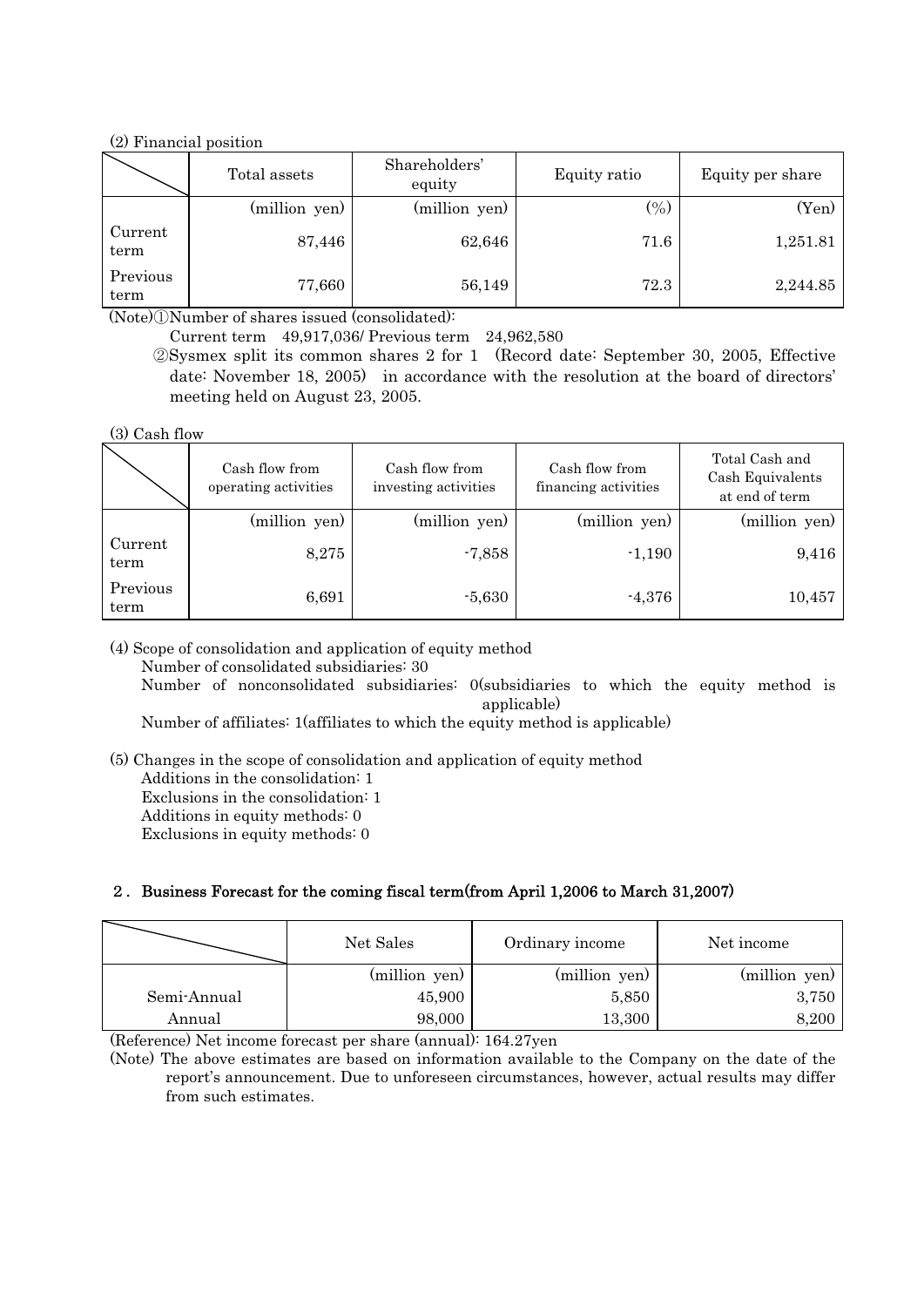#### Management Policy

#### 1. Basic Management Policy

Since its founding, the Sysmex Group has been dedicated to the "Three Confidences": The total confidence of our customers in the use of all our products; the total confidence of our associates in all business transactions; and the total confidence of our employees in all their efforts.

#### 2. Basic Profit-Sharing Policy

Sysmex regards the distribution of profits to shareholders as one of its most important policy priorities, and the company's basic policy includes attention to providing regular, stable dividends while ensuring that the distribution of this profit is backed by real business results.

At the 39th general shareholders' meeting, the company plans to propose a "memorial dividend" of ¥2 per share to mark the 10th anniversary of its listing on the stock exchange. This will be in addition to an ordinary dividend of ¥14 per share, bringing the total dividend to ¥36 per share for the full year. This represents a ¥6 year-on-year increase, when the stock split carried out in November 18th, 2005 is taken into account.

Sysmex plans to continue to pay biannual dividends, based on the date of the end of the interim period and full business year after the new corporate law comes into effect.

Sysmex will continue striving to improve corporate performance and reinforce its operating foundation in order to live up to shareholder expectations.

#### 3. Basic Stance and Policy on Reducing the Number of Shares Constituting an Investment Unit

Sysmex recognizes the importance in its capital policy of stock fluidity and an increase in the number of shareholders in order to maintain fair price of shares. Thus, in August 1997 Sysmex reduced the minimum investment unit from 1,000 to 100 shares, and sold existing shares in December 2003. Also, in light of the recent movements of its share prices, Sysmex has executed a two-for-one stock split, with September 30, 2005 as the record date and November 18, 2005 as the payable date.

Sysmex continues to improve stock fluidity and broaden its investor base, giving careful consideration to current share prices and market trends.

#### 4. Target Management Indices

Sysmex is implementing its mid-term plan, of which targets include achieving consolidated sales of ¥110 billion, consolidated ordinary income of ¥16 billion, and an ROE in excess of 13% by March 2008.

#### 5. Mid- and Long-Term Management Strategies

As a key element of its long-term vision, the Sysmex Group defines its corporate identity as "A Unique & Global Healthcare Testing Company." The Group aims to further solidify its position as a leader in the healthcare testing market niche by offering customers solutions that take advantage of its advanced technological capabilities and unique strengths. The primary initiatives by which it is striving to realize its long-term vision are: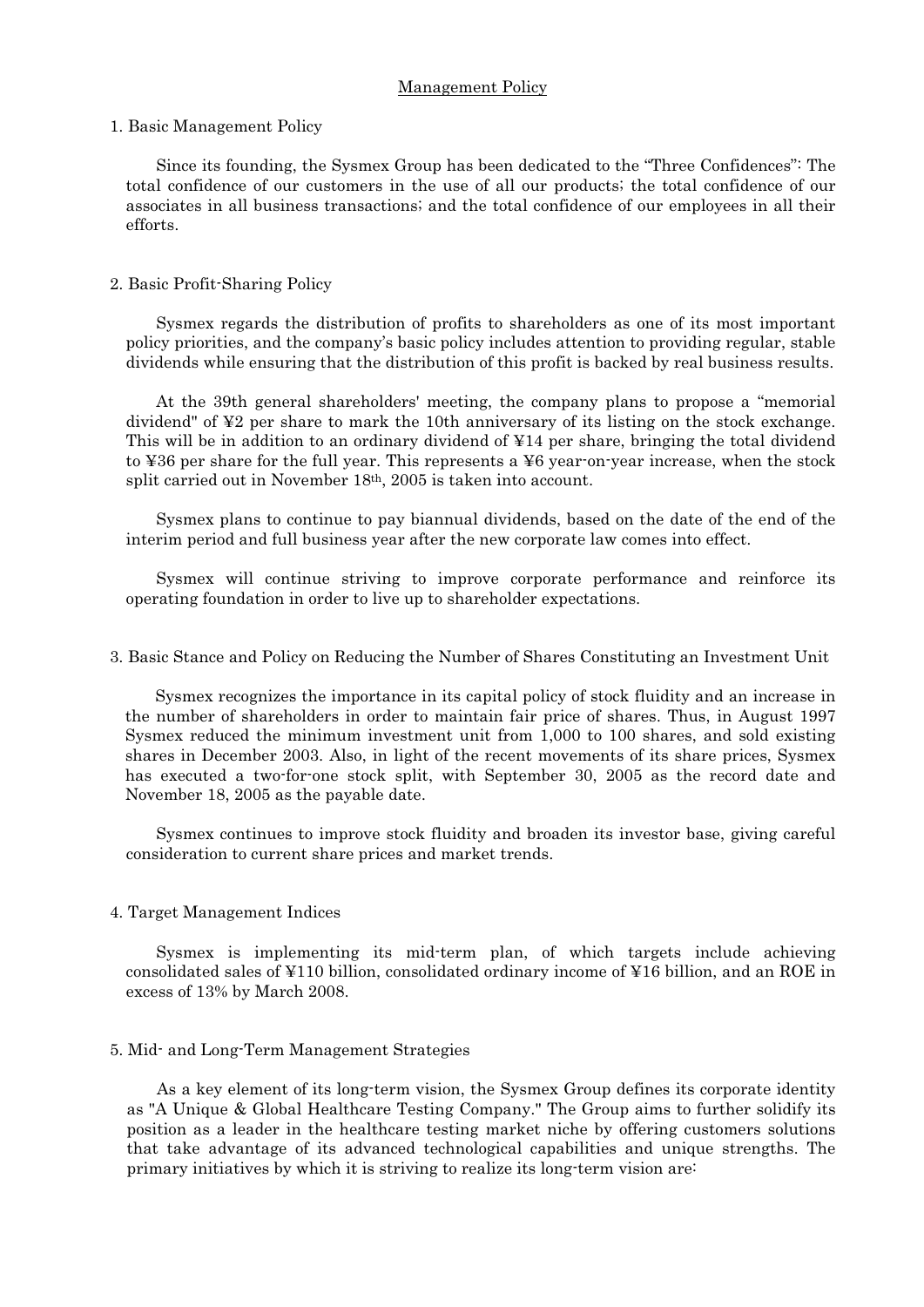#### (1) Sustainable Development of the Diagnostics Business and Expanded Profitability

Sysmex has been pushing ahead with business development in five regions: Japan, America, Europe, China, and the Asia-Pacific. The company intends to achieve sustainable growth and increased profitability in its core diagnostics business by continuously proposing solutions making full use of our comprehensive strength in systemization, IT, service network and others, adding to its superiority in sophistication and quality of products, which match each region's character.

(2) Reinforcement of Technological Capabilities to Continuously Create High Value-Added Products

In April 2005, Sysmex took over the reagent development function from International Reagents Co., Ltd., a wholly owned subsidiary, of which name was changed to Sysmex International Reagents Co., Ltd., on April  $1<sup>st</sup>$ , 2006, so as to centralize the Group's R&D capabilities. Through this, the Sysmex Group is hoping to enhance its overall strength and ensure maximum coordination and synergy among its instrument, reagent, and IT capabilities.

Meanwhile, as part of its efforts to improve its R&D environment, Sysmex acquired a property adjacent to the Techno Center, our key base for R&D capabilities, in February 2006; the property includes a building with a total floor area of approximately 19,000 m2, standing on approximately 36,000 m2 of land. The Sysmex Group is committed to promoting the development of new technologies, as well as integrating our proprietary technologies in a wide array of fields, by building a creative and productive R&D environment.

(3) Growth Thrust through the Life Science Business

The Sysmex Group has been focusing its R&D efforts in the Life Science field, pursuing such themes as confirmed diagnostics for cancers supported by post-genomic technology. The first product to come out of these efforts was a gene amplification detector RD-100i, capable of detecting breast cancer lymph node metastasis, which will debut in Europe in April 2006 along with a number of related reagents. This will be followed by stepped-up promotional activities in Europe and accelerated efforts to establish a Life Science business structure, which will involve cultivating Japanese and American markets.

Sysmex will continue to distribute resources preferentially in the Life Science business, with the goal of broadening the range of applications for the Group's existing technologies and acquiring additional technologies, thereby reinforcing the Group's technological base.

(4) Reform of Management Systems and Revitalization of Human Resources

In response to the diversifying demands of its stakeholders, Sysmex will strengthen its commitment to corporate governance and corporate social responsibility (CSR) while continuing to improve its Internal Control System.

As part of its efforts to enhance the quality of the organization and the individuals who comprise it, Sysmex will carry out initiatives focused on ensuring the vitality of its people. Among these are the establishment of a global human resources management scheme and the restructuring of existing personnel systems to facilitate the development of productive human resources. Sysmex is committed to bolstering its competitiveness through these measures.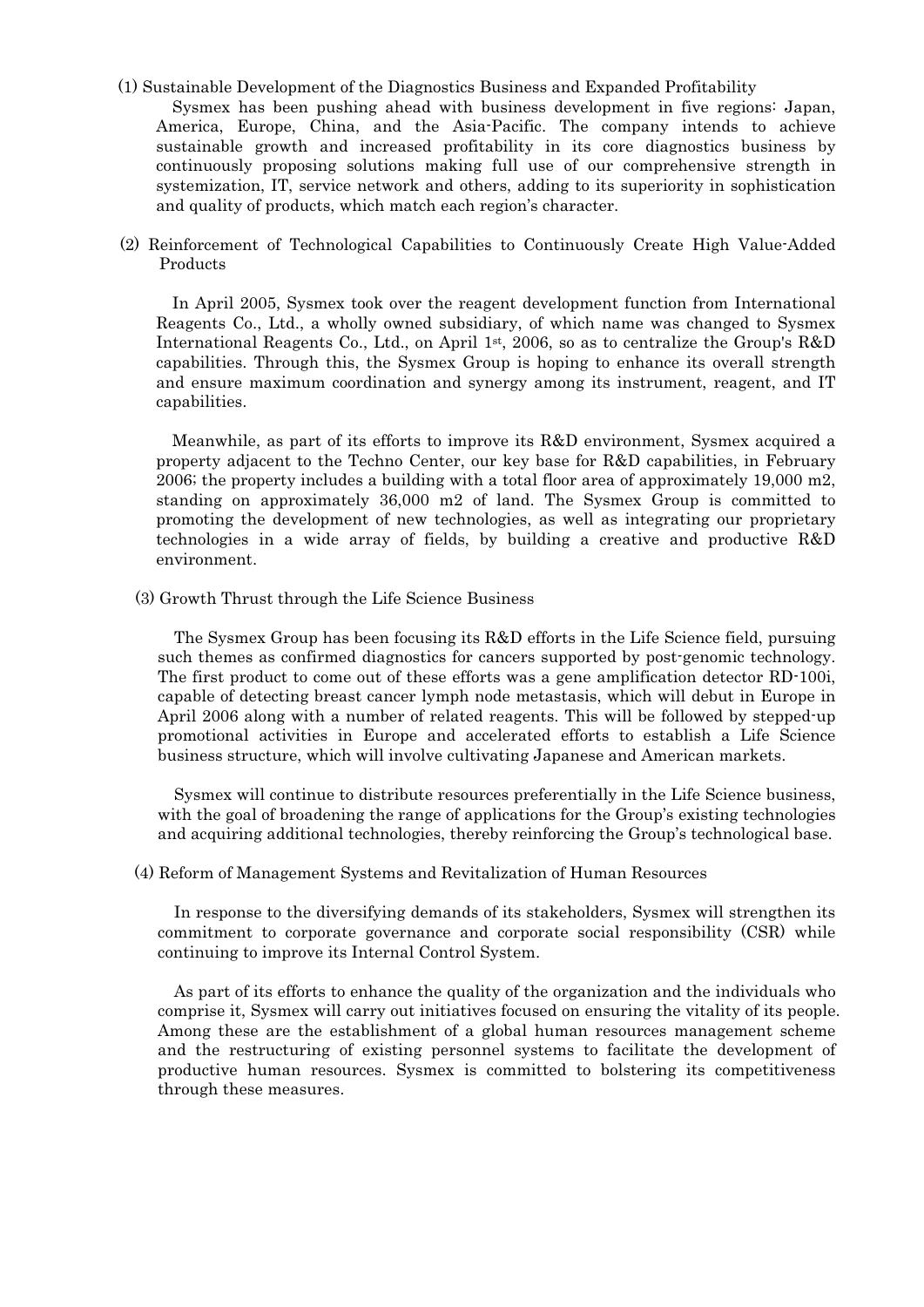### Operating Results and Financial Position

| $\langle$ Consolidated Results $>$ | $\text{(unit: } \Psi \text{ million)}$ |        |                         |                |
|------------------------------------|----------------------------------------|--------|-------------------------|----------------|
|                                    | FY2005                                 | FY2004 | Increase or<br>Decrease | Rate of Change |
| Net Sales                          | 87,887                                 | 76,934 | 10,952                  | 14.2%          |
| Operating Income                   | 10,723                                 | 9,103  | 1,619                   | 17.8%          |
| Ordinary Income                    | 11,981                                 | 9,871  | 2,109                   | 21.4%          |
| Net Income                         | 7,422                                  | 5,731  | 1,691                   | 29.5%          |

#### 1. Operating Results

(1) Summary of Overall Performance for the Current term

During the consolidated financial year now under review, Japan's economy showed increasingly clear signs of recovery, underpinned by stable corporate profits in spite of rising crude oil and raw materials prices, higher capital investment and increased personal consumption, the latter of which reflected improved employment. In the United States, the economy remained generally strong, despite a temporary downturn in business confidence in the wake of a devastating hurricane season. In Europe, the recovery trend continued, albeit at a moderate pace. Asia overall saw sustained economic expansion, led by fast-growing countries such as China and India.

On the healthcare front, it continues to be in a difficult situation. Medicare cost containment efforts are kept in response to the country's rapidly declining birth rate and aging population (which are decreasing the country's population). In the United States and Europe, there was also steady political pressure to reduce overall medical expenditures.

Against this backdrop, the Sysmex Group moved to expand its portfolio of diagnostic products, introducing the XS series, compact automated hematology analyzers, while also striving to upgrade its service and maintenance support capabilities by opening Solution Center equipped with customer and academic support functions. Sysmex took over the reagent development function from its subsidiary International Reagents Corporation, establishing an "R&D Planning" division within Sysmex itself. This move was intended to facilitate cooperation among the company's basic research, instrument development, reagent development, and intellectual property management functions. The change will also aid the development of an overall technological strategy for all R&D operations, and will improve management efficiency.

The Sysmex Group achieved ¥35,418 million in domestic sales (up 6.0 % year-on-year), taking advantage of its closer partnership with CNA Co. Ltd., with which the Group formed a capital and business tie-up in April 2004. The higher domestic sales were also driven by expanded cooperation with Otsuka Pharmaceutical Co., Ltd. and other partners. All of these efforts allowed the Group to provide optimal solutions to meet diverse customer needs.

The Sysmex Group experienced a substantial sales increase in the United States, where it bolstered sales to Integrated Healthcare Networks (IHNs) and Group Purchasing Organizations (GPOs) by changing the distribution channel for its reagents and by improving customer information management. The Group also expanded its customer base among small hospitals and general practitioners in the US, by building a distributor network and mounting a telemarketing campaign. In Europe, the Sysmex Group established a local subsidiary in Poland in April 2005 and a representative office in Moscow, Russia, in September 2005, expanding its presence in those expected high-growth economy. In China, the Group repeatedly conducted academic activities in urban areas to promote the use of higher-grade products. In rural China, where the level of healthcare has been fast improving due to government initiatives, the Group's focus was on the expansion of the sale of compact automated hematology analyzers. The Sysmex Group achieved significant sales growth in the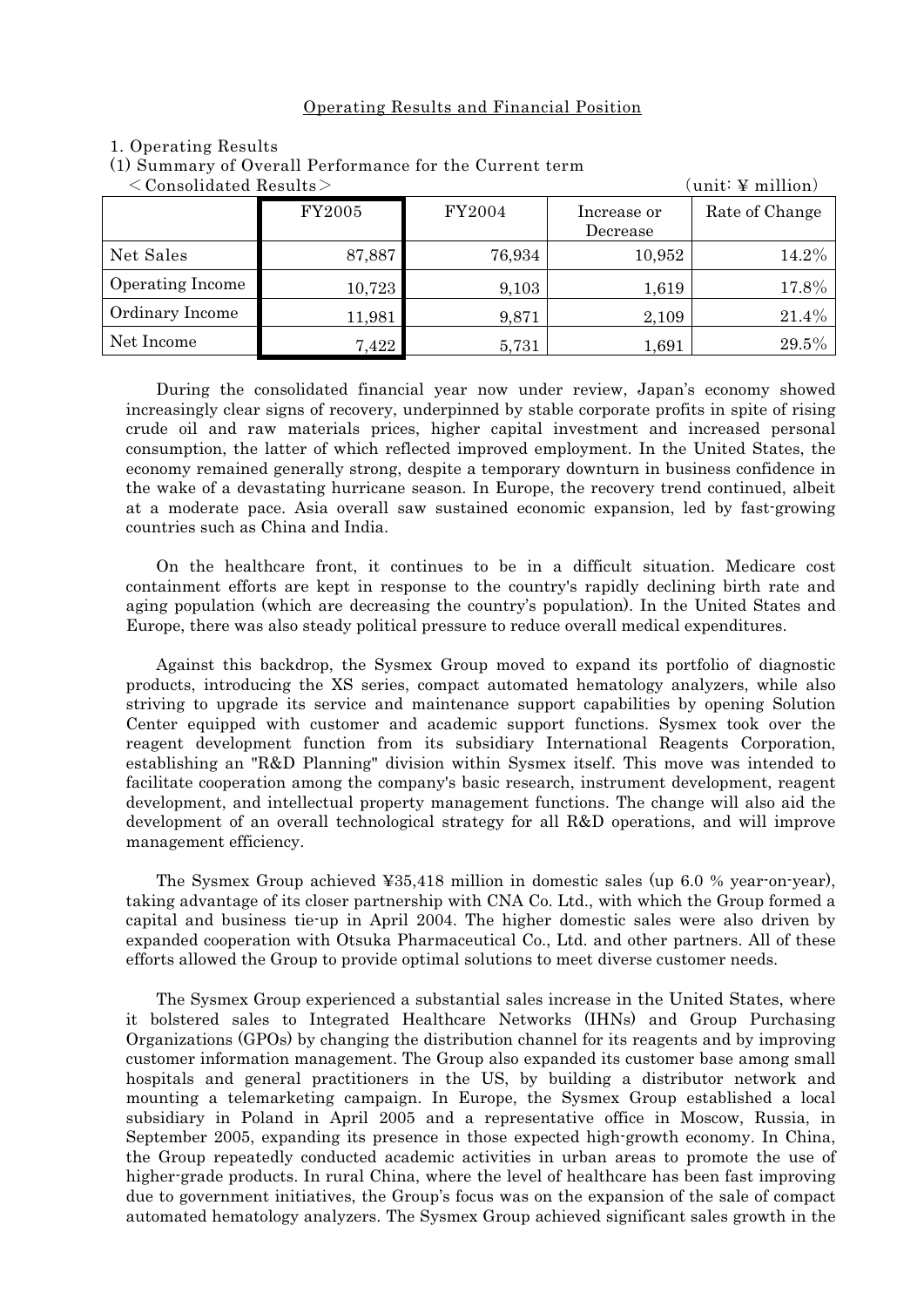Asia-Pacific region, as a result of its strategy of focusing on solution packages that consisted of diagnostics instruments, reagents, and information technology products. This strategy proved effective, bringing in some large-volume orders. These regionally focused dynamic sales efforts resulted in overseas sales of ¥52,469 million (up 20.5 % year-on-year) for the Sysmex Group. This figure represents 59.7 % of the Group's total sales (up 3.1 % year-on-year). The total consolidated sales, meanwhile, were ¥87,887 million (up 14.2 % year-on-year).

Operating income amounted to ¥10,723 million (up 17.8 % year-on-year), as the decrease in the cost of goods sold ratio and well-controlled use in selling, general, and administrative (SG&A) expenses offset the increase in Life Science R&D investments. These and other gains brought ordinary income to ¥11,981 million (up 21.4 % year-on-year) and current net income to ¥7,422 million (up 29.5 % year-on-year).

Sysmex revise the year-end dividend from ¥14 per share (ordinary dividend of ¥12 per share, memorial dividend of  $\yen$ 2 per share to mark the 10<sup>th</sup> anniversary of its listing on the stock exchange) to ¥16 per share (ordinary dividend of ¥14 per share, memorial dividend of  $\angle$ 2 per share to mark the 10<sup>th</sup> anniversary of its listing on the stock exchange).

|              | $\sim$ results for Geographical Segments $\ge$ |        |        |                         | $\langle$ united $\pm$ minition |
|--------------|------------------------------------------------|--------|--------|-------------------------|---------------------------------|
|              |                                                | FY2005 | FY2004 | Increase or<br>Decrease | Rate of<br>Change               |
|              | Net Sales                                      | 36,760 | 34,530 | 2,230                   | 6.5%                            |
| Japan        | Operating Income                               | 6,483  | 5,650  | 833                     | 14.8%                           |
|              | Net Sales                                      | 15,620 | 13,579 | 2,040                   | $15.0\%$                        |
| Americas     | <b>Operating Income</b>                        | 214    | 199    | 15                      | 7.6%                            |
|              | Net Sales                                      | 25,368 | 21,200 | 4,168                   | 19.7%                           |
| Europe       | <b>Operating Income</b><br>3,013<br>2,295      | 718    | 31.3%  |                         |                                 |
| China        | Net Sales                                      | 6,403  | 4,823  | 1,580                   | 32.8%                           |
|              | <b>Operating Income</b>                        | 612    | 495    | 117                     | 23.7%                           |
|              | Net Sales                                      | 3,734  | 2,801  | 932                     | 33.3%                           |
| Asia Pacific | Operating Income                               | 360    | 251    | 108                     | 43.3%                           |

#### (2) Geographical Segment Information  $\angle$  Pecults for Geographical Segments $\angle$  (unit:  $V$  million)

\*"Net Sales" refers to "Sales to outside customers."

# [Japan]

Amid the active medical service reform, which is focused on medical cost containment efforts and review of the medical insurance system, our business condition remained severe with restrained capital investment and decline in selling price, Sysmex promoted total solution approach using the best of its diagnostic equipments and reagents, IT, and service support and actively advanced business alliances with other companies such as the joint marketing of a Rapid Influenza Diagnostic Kit with Otsuka Pharmaceutical Co., Ltd.. The company improved product lineup by release of XS series, which are sophisticated and world's smallest size of Automated Hematology Analyzer. As a result, sales of hematology and hemostasis analyzers and reagents increased, adding to increase in sales of POC (point of care) and those in the IT area brought in by coordination with CNA Co., Ltd. which has been consolidated since the previous period. Consequently, sales amounted to ¥36,760 million (up 6.5% year-on-year).

The effects of increased sales including those to its overseas subsidiaries offset increased SG&A expenses, and contributed to earning operating income of  $\yen$ 6,483 million (up 14.8% year-on-year).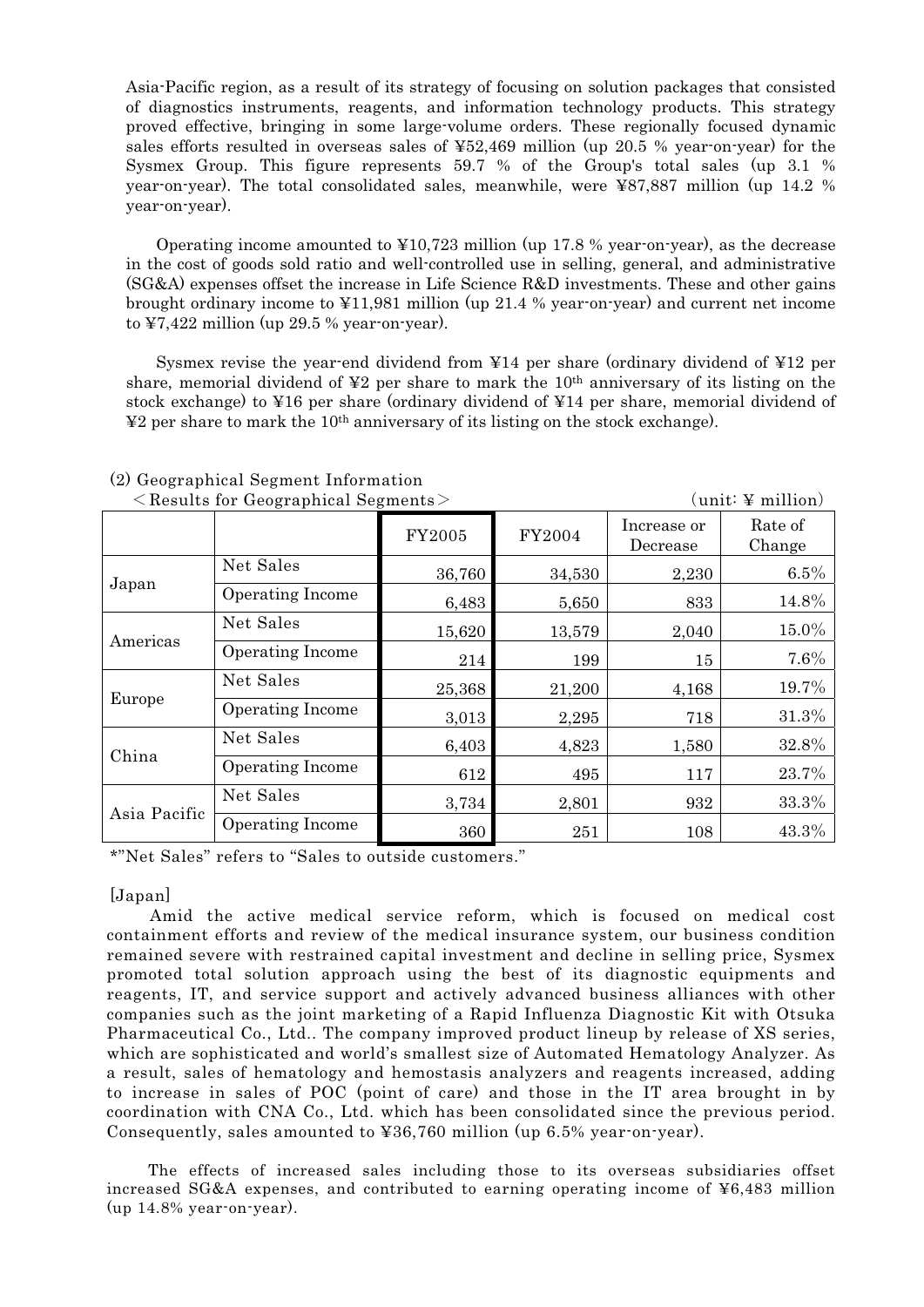#### [Americas]

Sales of hematology analyzers, reagents, and service support increased thanks to changing the distribution channel for its reagents, bolstering sales activity to Integrated Healthcare Networks (IHNs) and Group Purchasing Organizations (GPOs) and expansion of sales among small hospitals and general practitioners. Sales in Latin America also increased to a large extent. Consequently, sales amounted to  $\yen 15,620$ million (up 15.0% year-on-year).

The effects of increased sales offset increased SG&A expenses, and contributed to earning operating income of ¥214 million (up 7.6% year-on-year).

#### [Europe]

Although the continued policy of reining in medical expenses has created strong demand for cost reduction and greater efficiency, making for a harsh business environment, the company actively promoted its total solution approach combining various types of analyzer, diversified conveyor line and IT system. As a result, sales for hematology, hemostasis and urinalysis analyzers and reagents having been favorably, sales resulted in ¥25,368 million (up 19.7% year-on-year).

The effects of substantially increased sales and an improved cost of sales ratio due to the increase of local reagents production volume etc. offset increased SG&A expenses resulted from reinforced sales activity and development of sales foundation such as Sysmex Polska Sp.z.o.o. etc., and contributed to earning operating income of ¥3,013 million (up 31.3% year-on-year).

# [China]

Sales of hematology and hemostasis analyzers and reagents went favorably thanks to demand expansion associated with improvement of medical environments and Sales amounted to ¥6,403 million (up 32.8% year-on-year).

An improved cost of sales ratio due to a rise in the ratio of reagent sales in addition to the effects of increased sales offset an increase in SG&A expenses, and contributed to earning operating income of ¥612 million (up 23.7% year-on-year).

#### [Asia Pacific]

Sales of hematology and hemostasis analyzers and reagents went favorably in almost all region of Asia Pacific area and sales increased to ¥3,734 million (up 33.3% year-on-year).

The effects of increased sales and an improved cost of sales ratio offset increased SG&A expenses, and contributed to earning operating income of ¥360 million (up 43.3% year-on-year).

#### (3) Status of Research and Development efforts

To coincide with the start of this fiscal year, Sysmex established an "R&D planning function" with a view to strengthening overall engineering strategy and product planning for all R&D operations and to optimize the strategy-based allocation of management resources. Guided by its R&D vision of "making prevention-oriented, value-added laboratory testing happen for optimizing and standardizing healthcare," Sysmex is working on the development of laboratory testing that helps improve patients' quality of life and extends healthy life spans since the establishment of the Central Research Laboratories in April 2000. Some of its recent R&D projects that look to "disease management" include rapid lymph-node metastasis detection for intra-operative diagnosis, anti-cancer drug sensitivity prediction, and prognosis of cancer recurrence.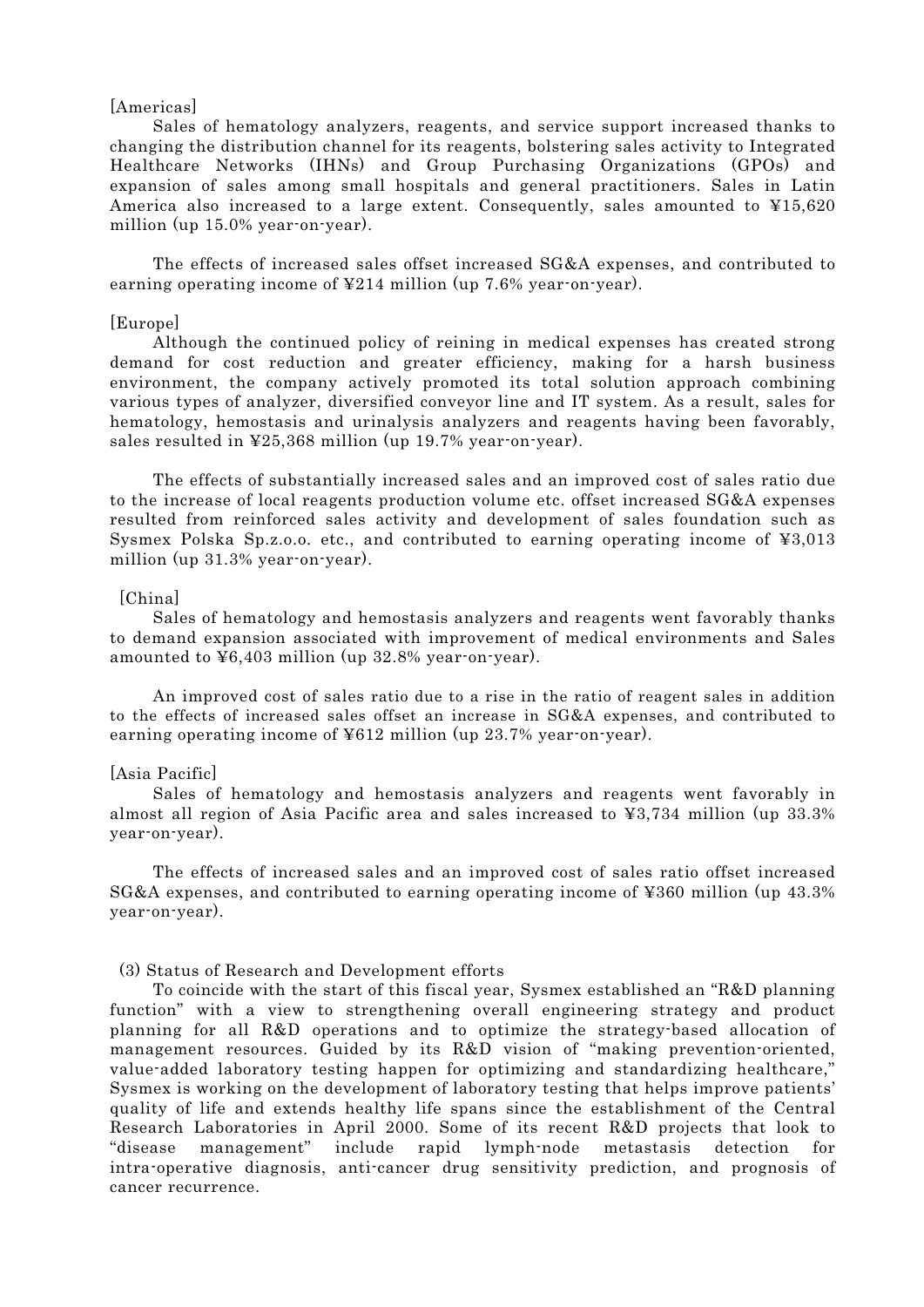At the annual congress of the American Association for Cancer Research in April 2005, Sysmex and The University of Texas M.D. Anderson Cansor Center presented clinical research outcomes of a technology to predict the effectiveness of anticancer drugs. At San Antonio Breast Cancer Symposium in December 2006, the company presented research outcomes of a technology of breast cancer recurrence prediction. The presentation demonstrated that the Cell-cycle profiling technology originally developed by Sysmex could predict not only the sensitivity of tumor tissues to one of the most widely used anti cancer drugs, Taxol (Bristol-Myers Squibb Company) with a high degree of accuracy but also breast cancer patients' prognosis (risk of recurrence). Hereafter, the company aims for implementation of disease management for cancer by practical application of these technologies.

Current research & development expenses amounted to ¥8,184 million (ratio to sales was 9.3%).

## (4) Financial Condition

 $\langle$ Total assets & Shareholders' Equity>  $(unit: 4 million)$ FY2005 FY2004 Increase or Decrease Rate of Change Total assets 87,446 77,660 9,786 12.6% Shareholders' equity 62,646 56,149 6,497 11.6<sup>%</sup>

Equity ratio  $\frac{\%}{\%}$  71.6% 72.3%

At the end of term, current assets increased by ¥4,791 million from the end of the previous period. The main reasons of the increase are an increase in notes and accounts receivable-trade of ¥2,719 million, an increase in inventory of ¥1,794 million, while aggregate sum of cash and marketable securities decreased by ¥1,030 million. Tangible fixed assets increased to ¥3,482 million, due to acquisition of land and an increase in construction in progress. Intangible fixed assets increased by ¥409 million due to an increase in software etc., and other investments increased by ¥1,103 million. As a result, total assets increased by ¥9,786 million to ¥87,446 million.

On the other hand, total liabilities increased by  $\angle 3,230$  million to  $\angle 23,939$  million, mainly due to increases in corporate taxes payable of ¥725 million and in notes and accounts payable of ¥628 million.

Shareholder's equity increased by  $497$  million to  $462,646$  million, mainly due to an increase in retained earnings of ¥5,499 million. Retained earnings decreased due to the change of closing date of most consolidated subsidiaries were ¥687 million. Equity ratio slightly declined to 71.6% by 0.7 percentage points.

| $\langle$ Cash Flow Statement summary $>$          |          |          | $\text{(unit: } \Psi \text{ million)}$ |
|----------------------------------------------------|----------|----------|----------------------------------------|
|                                                    | FY2005   | FY2004   | Increase or                            |
|                                                    |          |          | Decrease                               |
| Cash flow from operating activities                | 8,275    | 6,691    | 1,583                                  |
| Cash flow from investing activities                | $-7,858$ | $-5,630$ | $-2,228$                               |
| Cash flow from financing activities                | $-1,190$ | $-4,376$ | 3,186                                  |
| Total cash and cash equivalents at the end of term | 9,416    | 10,457   | $-1,041$                               |

(5) Cash Flow

Cash and cash equivalents (Cash) decreased by ¥1,041 million (a decrease of ¥3,260 million in the previous period) to ¥9,416 million due to decreased cash flow from investing activities in spite of substantially increased cash flow form operating activities. Further explanation of each activity is below. Other than any of these cash flow activities, cash decreased by ¥542 million due to the change of closing date of most consolidated subsidiaries.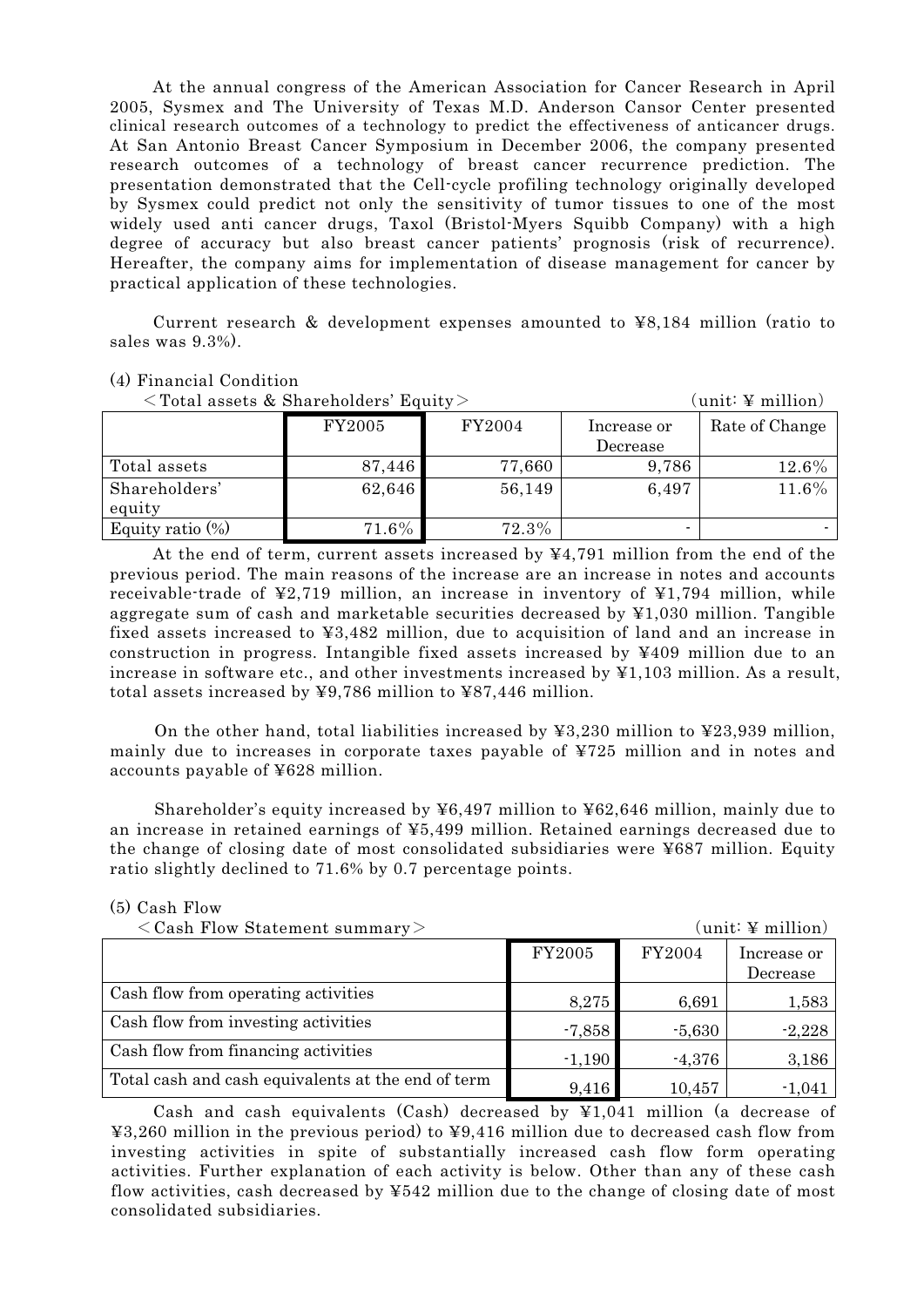#### [Cash Flow from Operating Activities]

Cash provided by operating activities was ¥8,275 million (up ¥1,583 million year-on-year). This was mainly due to vastly increased income before income taxes of ¥11,902 million (up ¥2,664 million year-on-year), an increase of accounts receivable of ¥2,383 million (an increase of ¥4,119 million in the previous period) and a decrease of accounts payable of  $\yen$ 753 million (an increase of  $\yen$ 1,368 million in the previous period).

#### [Cash Flow from Investing Activities]

Cash used in investing activities was ¥7,858 million (up 2,228 million year-on-year). This was mainly due to a significant increase of investments for tangible fixed assets to ¥5,795 million (up ¥3,411 million year-on-year), despite a decrease of investments for real estate to ¥58 million (down ¥1,605 million year-on-year).

#### [Cash Flow from Financing Activities]

Cash used in financing activities was ¥1,190 million (down ¥3,186 million year-on-year). This was mainly due to a net decrease of short-term debt of ¥39 million (down ¥1,907 million year-on-year) and ¥19 million in repayment of long-term debt (down ¥1,572 million year-on-year).

|                                                      | FY2005 | FY2004 | FY2003 | FY2002 | FY2001   |
|------------------------------------------------------|--------|--------|--------|--------|----------|
| Shareholders' Equity ratio $(\%)$                    | 71.6   | 72.3   | 71.0   | 65.2   | 53.5     |
| Shareholders' Equity ratio at<br>market price $(\%)$ | 293.4  | 196.7  | 93.6   | 73.0   | 70.0     |
| Years for debt redemption                            | 0.1    | 0.1    | 0.4    | 1.9    | 2.7      |
| Interest coverage ratio                              | 486.8  | 308.6  | 108.1  | 29.0   | $21.5\,$ |

 $\langle$  Cash Flow indices $>$ 

| Balance<br>interest-bearing<br>οf<br>liabilities       | 695   | 657   | 4,175 | 10,893 | 11,606 |
|--------------------------------------------------------|-------|-------|-------|--------|--------|
| Cash<br>Flow<br>from<br><i>Operating</i><br>Activities | 8,275 | 6,691 | 9,300 | 5,604  | 4.234  |

(unit: ¥ million)

\*Shareholders' Equity Ratio: Shareholders' Equity / Total Assets

\*Shareholders' Equity at Market Price: Share Aggregate Market Value/Total Assets

\*Years for Debt Redemption: Balance of Interest-Bearing Liabilities/Cash Flow from Operating Activities

\*Interest Coverage Ratio: Cash Flow from Operating Activities/Interest Payments (1) Indices are calculated using consolidated financial figures.

(2) Total Market Value of shares is calculated as term-end price multiplied by the total number of shares issued as of the term end.

(3) Cash Flow from Operating Activities is taken from the cash flow statement summary.

(4) Balance of Interest-Bearing Liabilities refers to all liabilities indicated on the consolidated balance sheet on which interest is being paid.

(5) Interest Payments refers to the amount of interest being paid as indicated on the consolidated cash flow sheet.

|                         | $\langle$ Consolidated Results Forecast $>$ |        |                         | unit: 4 million) |
|-------------------------|---------------------------------------------|--------|-------------------------|------------------|
|                         | FY2006<br>(forecast)                        | FY2005 | Increase or<br>Decrease | Rate of Change   |
| Net Sales               | 98,000                                      | 87,887 | 10,112                  | $11.5\%$         |
| <b>Operating Income</b> | 13,000                                      | 10,723 | 2,276                   | 21.2%            |
| Ordinary Income         | 13,300                                      | 11,981 | 1,318                   | 11.0%            |
| Net Income              | 8,200                                       | 7,422  | 777                     | $10.5\%$         |

2. Outlook for the Fiscal Year ending March 2007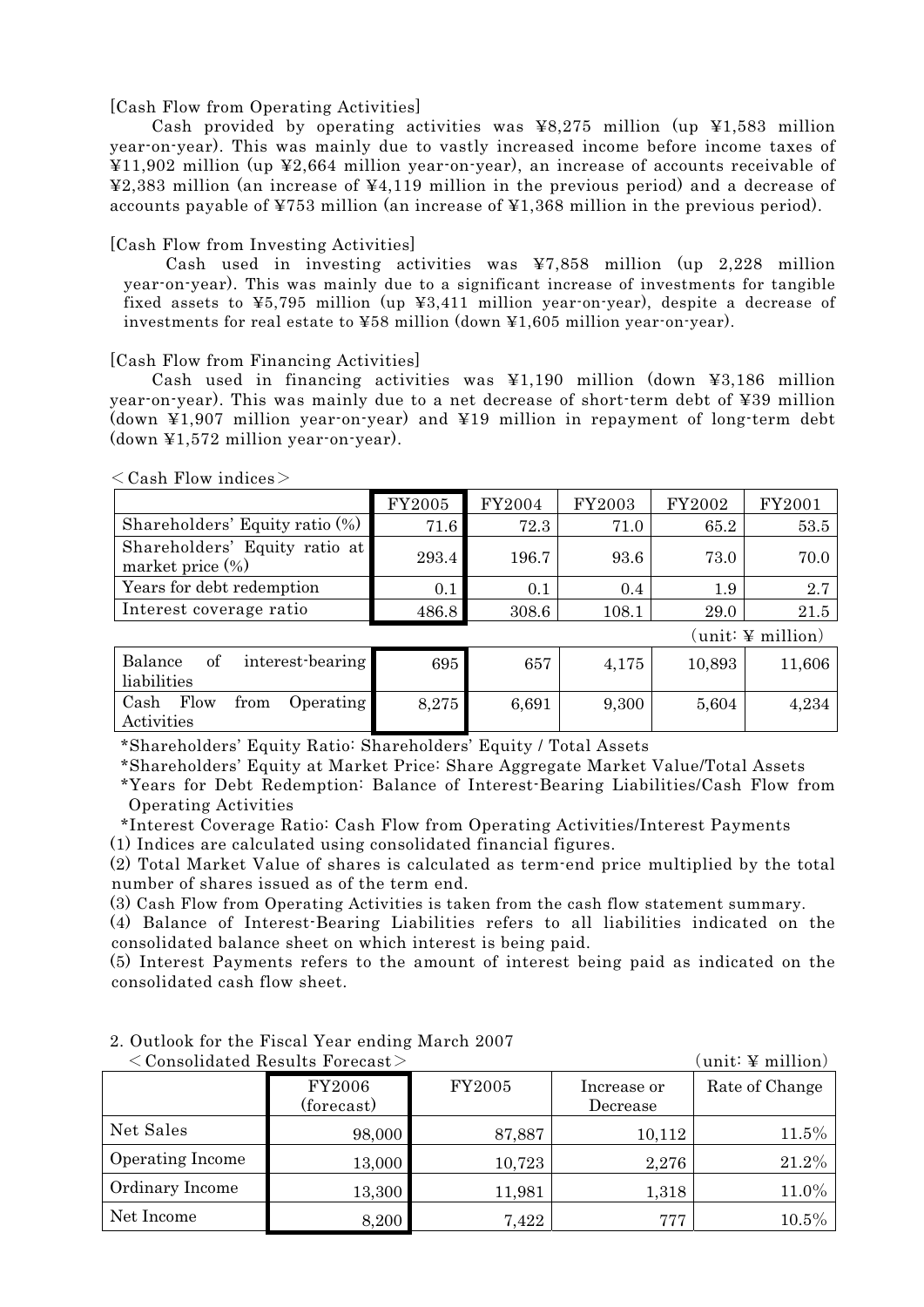Despite concerns about the continuing rise in crude oil prices and fluctuations in interest rates, the Sysmex Group is hopeful that the world economy as a whole will continue to recover, albeit at a moderate pace, led by the continued steady growth of the United States and China. On the other hand, the healthcare business environments in Japan, Americas, and Europe are expected to remain difficult, due largely to the continuation of government efforts to reduce medical expenditures.

Against this backdrop, the Sysmex Group is introducing its very first Life Science product, gene amplification detector RD-100i, to the European market, followed by academic activities aimed at building recognition among the public, and will upgrade sales and service structure. In aspects of manufacturing, in Japan the production of reagents is centralized at International Reagents Co., Ltd., (of which name is changed to Sysmex International Reagents Co., Ltd., on April 1st, 2006), for improved manufacturing efficiency. The Group will also focus on reinforcing its production capacity –building a new factory in the US and expanding existing factories in Europe – in response to the rising demand for reagents in these regions. In Japan, the Sysmex Group will continue to offer the high-value services expected of an industry leader, by strengthening its service and maintenance support capabilities and diversifying its product range. Overseas, in the US, its focus will be on broadening its customer base and market share by building brand awareness and establishing contacts with potential customers through academic activities.

Following up on the establishment of bases in East Europe and Russia in FY 2005, the Sysmex Group is opening a local subsidiary in South Africa in FY 2006, as part of its efforts to develop opportunities in emerging markets. In China, the Group will actively seek to expand its biochemistry business by introducing new products.

In terms of the business outlook for the next fiscal period, total sales of ¥98,000 million are projected (up 11.5% year-on-year) thanks to expansion of market share by brand penetration and enhancement of sales promotion in the United States, business expansion in East Europe and Russia and expectations of increase in revenue in China and Asia Pacific area where economic development continue, despite severe environment in Japan where medical reforms make progress.

The company projects ordinary income of ¥13,300 million (up 11.0% year-on-year) and net income of ¥8,200 million (up 10.5% year-on-year) thanks to increased sales and an improvement in cost ratio. Assumptions for average foreign exchange rates applied to these calculations throughout the period are ¥115 to the U.S dollar and ¥138 to the euro.

The company expects to pay an annual cash dividend of ¥32 per share for the fiscal period (¥16 at the interim and ¥16 at year-end).

#### 3. Business Risk Factors

Major risk factors that could seriously affect the Sysmex Group's operating results and financial position in the process of developing its businesses are described below.

#### (1) Overseas Sales

Our company and its affiliates (hereinafter, the "Sysmex Group") are engaged primarily in the development, manufacture, and sale of diagnostic equipment and reagents. The Sysmex Group is selling to overseas customers through its overseas affiliates and agents, with the composition ratio of overseas sales to consolidated total sales steadily on the rise: 51.8% for the period ended March 2004; and 56.6% for the period ended March 2005; and 59.7% for the period ended March 2006. The group has hedged against the risk of currency fluctuations through exchange contracts etc., yet foreign currency risk remains a factor that could affect the group's operating results and financial position.

Meanwhile, our international sales by region, and the ratio of each region to the total consolidated sales, were as follows;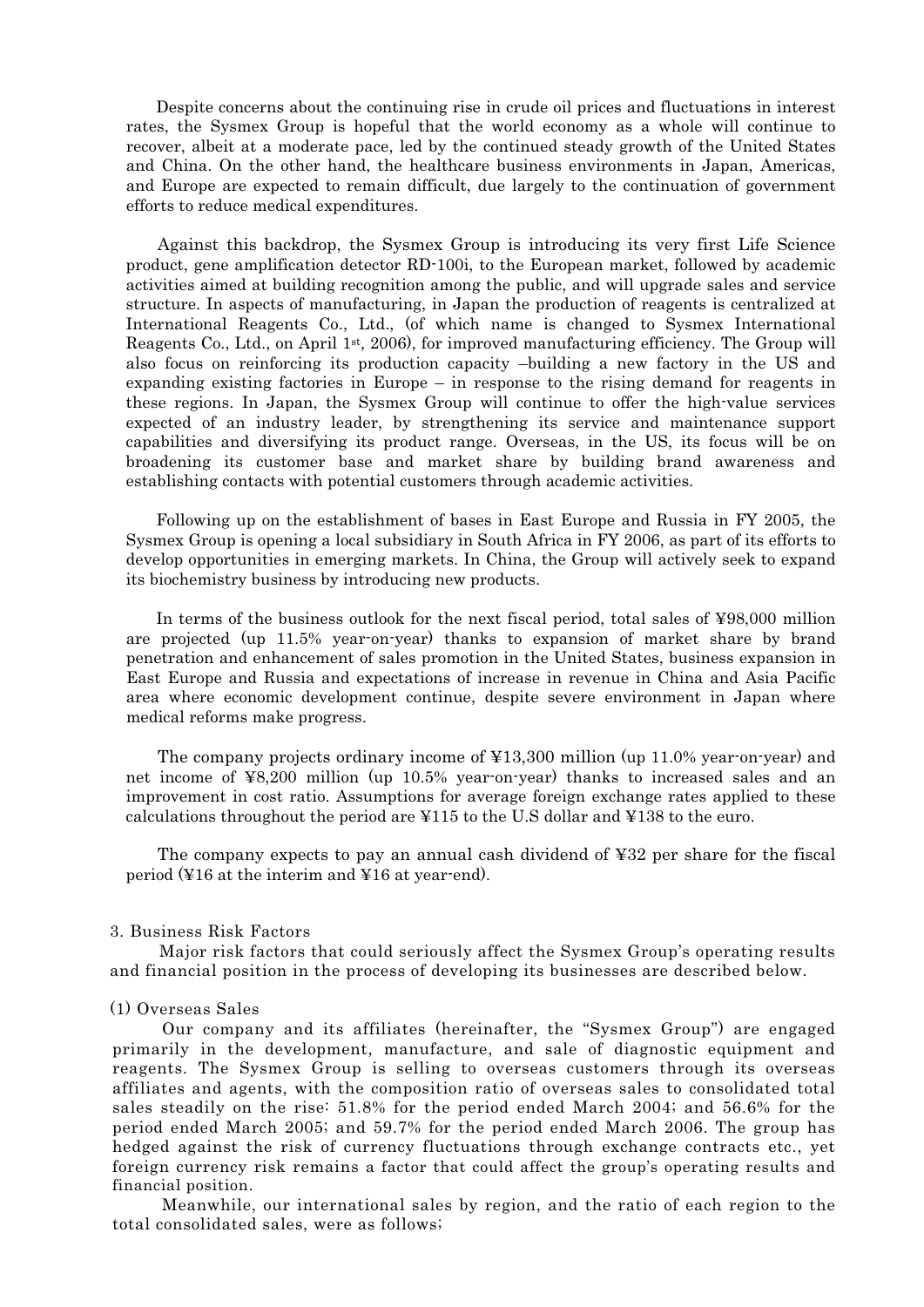$(\text{unit}: \mathcal{V} \text{ million})$ 

|                                    |              |        | FY2002      | FY2003 |             | FY2004 |             | FY2005 |             |
|------------------------------------|--------------|--------|-------------|--------|-------------|--------|-------------|--------|-------------|
|                                    | Americas     | 6,376  | $(11.1\%)$  | 9,182  | $(13.9\%)$  | 13,633 | (17.7%)     | 15,762 | $(17.9\%)$  |
|                                    | Europe       | 14,548 | $(25.4\%)$  | 17,628 | (26.7%)     | 21,234 | (27.6%)     | 25,437 | $(29.0\%)$  |
|                                    | China        | 3,142  | $(5.5\%)$   | 4,066  | $(6.2\%)$   | 4,824  | $(6.3\%)$   | 6,411  | $(7.3\%)$   |
|                                    | Asia Pacific | 2,732  | $(4.8\%)$   | 3,308  | $(5.0\%)$   | 3,835  | $(5.0\%)$   | 4,857  | $(5.5\%)$   |
| <b>Oversea Sales</b>               |              | 26,800 | $(46.8\%)$  | 34,185 | $(51.8\%)$  | 43,527 | $(56.6\%)$  | 52,469 | (59.7%)     |
| Consolidated<br><b>Total Sales</b> |              | 57,252 | $(100.0\%)$ | 65,970 | $(100.0\%)$ | 76,934 | $(100.0\%)$ | 87,887 | $(100.0\%)$ |

#### (2) Effects of Medical Reforms

In Japan, reform of the healthcare system is underway, aimed at moderating medical expenditures while ensuring efficient, quality healthcare services. Japan's changing healthcare environment is characterized by a sharp decline in the birthrate and the rapid aging of the population, by advances in medical technology, and by greater demand from patients for better medical care. The reforms now underway may have an impact on the Sysmex Group's operating results and financial position.

Government cost moderation measures are expected to continue, making it increasingly important for hospitals to improve management efficiency while adopting new technologies and acquiring capabilities for new testing procedures. The Sysmex Group will respond to this trend by focusing its investments in the Life Science field, including confirmed diagnostics for cancers, and by addressing diverse needs with total solution packages consisting of diagnostics instruments and reagents, IT systems, and service support.

#### (3) Raw Materials Procurement

The Sysmex Group procures raw materials from about 300 domestic and about 50 overseas companies in order to produce the diagnostic equipment and reagents etc. it sells. It is possible that some important components may become difficult to procure, due to such factors as revisions to the laws and regulations of the countries of their origin, and business reorganization and quality problems at the suppliers.

The Sysmex Group is in the process of advancing a unified information management scheme under which member companies can exchange the information on suppliers they need for steady procurement, including trends in the industry and in national legislation and regulatory moves.

Sysmex Trade Mission (STM), an electronic procurement system inaugurated in FY 2004 as part of this scheme, has since been introduced to all of the Group companies in Japan in order to help them share information with their suppliers and to prepare for contingencies.

# (4) Countermeasures against Risks in the Use of Information Systems

The Sysmex Group has forged ahead with the across-the-board implementation of IT(Information Technology), i.e., in R&D, purchasing, production, marketing, planning, and management, and requests for decisions and final decisions are carried via networks, so any extended system failure could seriously damage business operations. Therefore, we have established two-tier systems for important networks to provide redundancy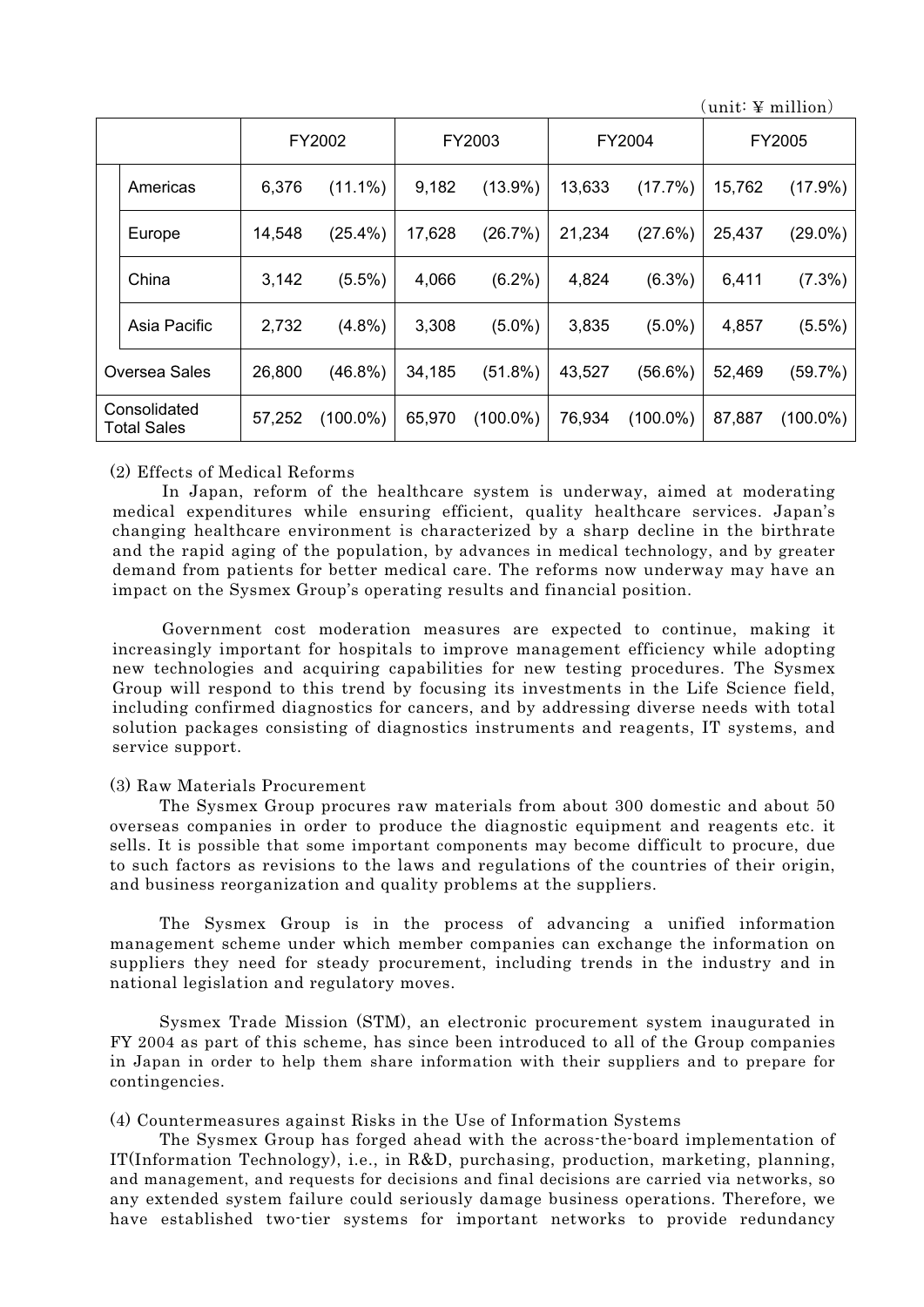through such methods as hot standby.

To protect each PC from viruses, we have implemented a double security scheme comprised of anti-virus software in every PC and firewalls at Internet connections.

There has been a recent proliferation of information leaks in connection with portable computers. In response, we have made use of a fingerprint authentication device obligatory for owners of portable computers likely to be taken out of offices, in order to prevent unauthorized access by persons other than the owner.

We are prepared to restore data one day back for mission-critical systems that support major businesses, even in the worst system failure, through daily data backups. Also, we have separated the server room from the backup data storage space, thereby ensuring that any accident that may damage the former would not affect the important data stored in the latter.

We have set up the servers for our HP that is front end of external communications. e-mail servers, and those for SNCS (Sysmex Network Communication Systems) that provide value-added services to customers, in off-premise service centers, where professional engineers monitor system operations 24 hours a day, 365 days a year, to prevent service interruptions and continue to provide service to our global customers.

Note:

This document includes forward-looking statements about the future performance of the Sysmex Group based on management's assumptions and beliefs in light of the information currently available, involving both known and unknown risks and uncertainties. Actual events and results may differ materially from those anticipated in these statements.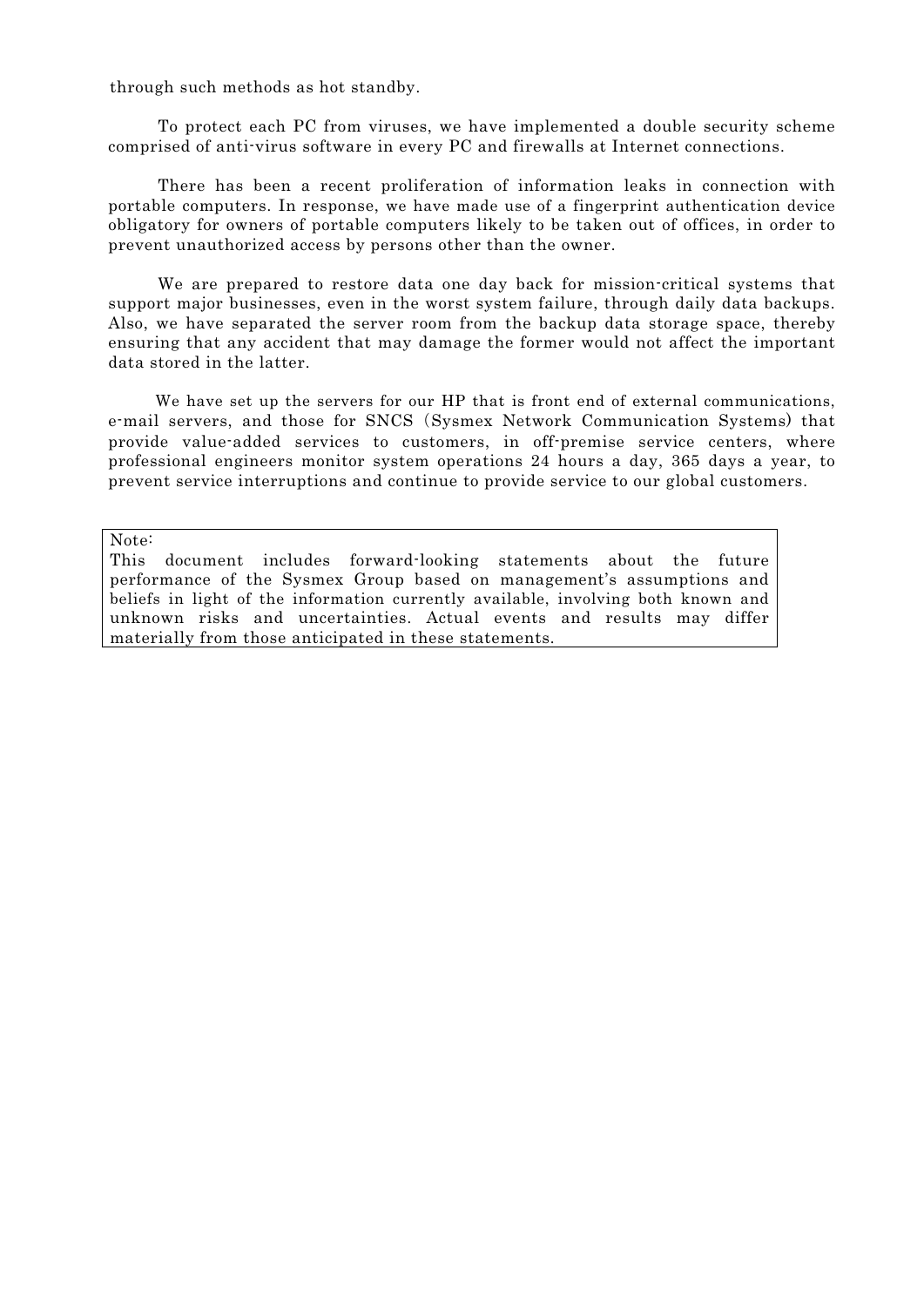# Consolidated Balance Sheet

|                                       | (unit: million yen)   |       |                       |       |  |  |
|---------------------------------------|-----------------------|-------|-----------------------|-------|--|--|
| Period                                | Previous term         |       | Current term          |       |  |  |
|                                       | (as of March 31,2005) |       | (as of March 31,2006) |       |  |  |
| Items                                 | Amount                | $\%$  | Amount                | $\%$  |  |  |
| (Assets)                              |                       |       |                       |       |  |  |
| Current assets                        |                       |       |                       |       |  |  |
| Cash                                  | 8,490                 |       | 9,485                 |       |  |  |
| Notes and accounts receivable trade   | 23,426                |       | 26,145                |       |  |  |
| Marketable securities                 | 2,053                 |       | 28                    |       |  |  |
| Inventories                           | 13,496                |       | 15,291                |       |  |  |
| Deferred tax assets                   | 2,004                 |       | 2,540                 |       |  |  |
| Prepaid expenses                      | 484                   |       | 614                   |       |  |  |
| Short-term loans receivable           | 3                     |       | 3                     |       |  |  |
| Others                                | 417                   |       | 1,161                 |       |  |  |
| Allowance for doubtful debts          | $-317$                |       | $-419$                |       |  |  |
| Current assets total                  | 50,060                | 64.5  | 54,851                | 62.7  |  |  |
| <b>Fixed assets</b>                   |                       |       |                       |       |  |  |
| Tangible fixed assets                 |                       |       |                       |       |  |  |
| Buildings and structures              | 14,765                |       | 15,872                |       |  |  |
| Accumulated depreciation              | $-7,754$              |       | $-8,316$              |       |  |  |
| Net buildings and structures          | 7,011                 |       | 7,555                 |       |  |  |
| Machinery, equipment and vehicles     | 5,259                 |       | 5,781                 |       |  |  |
| Accumulated depreciation              | $-3,648$              |       | $-4,036$              |       |  |  |
| Net machinery, equipment and vehicles | 1,610                 |       | 1,744                 |       |  |  |
| Tools, furniture and fixtures         | 13,376                |       | 14,051                |       |  |  |
| Accumulated depreciation              | $-10,286$             |       | $-10,664$             |       |  |  |
| Net tools, furniture and fixtures     | 3,089                 |       | 3,387                 |       |  |  |
| Land                                  | 6,004                 |       | 7,738                 |       |  |  |
| Construction in progress              | 246                   |       | 1,018                 |       |  |  |
| Tangible fixed assets total           | 17,962                | 23.1  | 21,444                | 24.5  |  |  |
| Intangible fixed assets               |                       |       |                       |       |  |  |
| Goodwill                              | $\,6$                 |       |                       |       |  |  |
| Software                              | 2,457                 |       | 2,921                 |       |  |  |
| Consolidation goodwill                | 294                   |       | 217                   |       |  |  |
| Others                                | 76                    |       | 105                   |       |  |  |
| Intangible fixed assets total         | 2,834                 | 3.6   | 3,244                 | 3.7   |  |  |
| Investments                           |                       |       |                       |       |  |  |
| Investments in securities             | 2,493                 |       | 3,988                 |       |  |  |
| Long-term loans receivable            | 6                     |       | 3                     |       |  |  |
| Long-term prepaid expenses            | 124                   |       | 110                   |       |  |  |
| Investment real estate                | 2,288                 |       | 2,173                 |       |  |  |
| Others                                | 1,465                 |       | 1,454                 |       |  |  |
| Deferred tax assets                   | 453                   |       | 177                   |       |  |  |
| Allowance for doubtful debts          | $-29$                 |       | $-3$                  |       |  |  |
| Investments total                     | 6,802                 | 8.8   | 7,905                 | 9.1   |  |  |
| Fixed assets total                    | 27,599                | 35.5  | 32,594                | 37.3  |  |  |
| <b>Total assets</b>                   | 77,660                | 100.0 | 87,446                | 100.0 |  |  |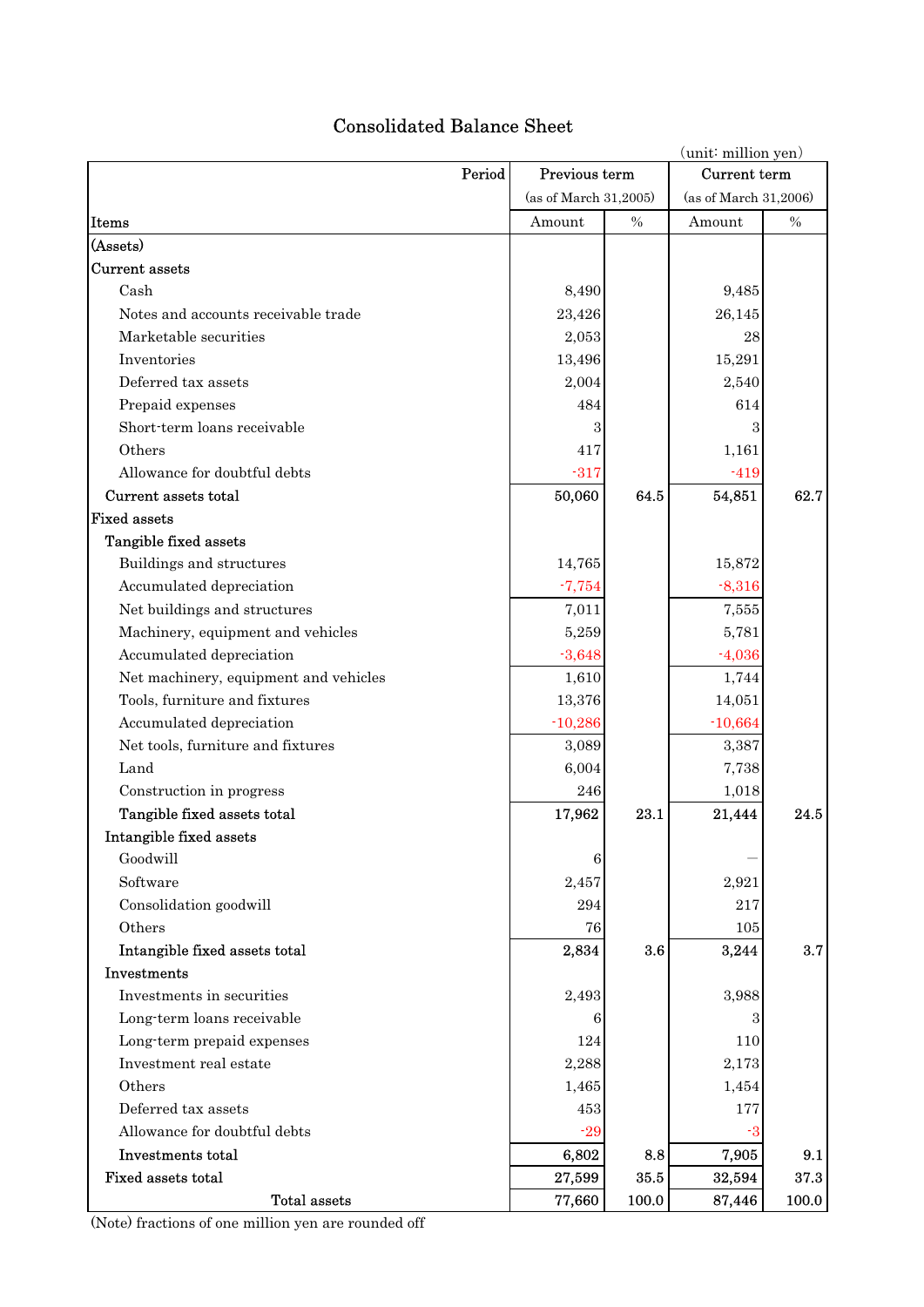|                                                               | (unit: million yen)     |        |                       |        |
|---------------------------------------------------------------|-------------------------|--------|-----------------------|--------|
|                                                               | Period<br>Previous term |        |                       |        |
|                                                               | (as of March 31,2005)   |        | (as of March 31,2006) |        |
| Items                                                         | Amount                  | $\%$   | Amount                | $\%$   |
| (Liabilities)                                                 |                         |        |                       |        |
| <b>Current liablitities</b>                                   |                         |        |                       |        |
| Notes and accounts payable trade                              | 8,239                   |        | 8,868                 |        |
| Short-term loans payable                                      | 73                      |        | 146                   |        |
| Corporation taxes payable                                     | 1,939                   |        | 2,664                 |        |
| Deferred tax liabilities                                      |                         |        | 3                     |        |
| Accrued expenses                                              | 2,057                   |        | 2,221                 |        |
| Reserve for bonuses                                           | 1,758                   |        | 2,057                 |        |
| Reserve for product warranties                                | 225                     |        | 407                   |        |
| Others                                                        | 3,867                   |        | 4,598                 |        |
| Current liablitities total                                    | 18,161                  | 23.4   | 20,967                | 24.0   |
| <b>Fixed liabilities</b>                                      |                         |        |                       |        |
| Long-term loan payable                                        | 22                      |        | 3                     |        |
| Deferred tax liabilities                                      | 766                     |        | 1,067                 |        |
| Reserve for retirement benefits                               | 322                     |        | 162                   |        |
| Reserve for directors' retirement benefits                    | 298                     |        | 284                   |        |
| Others                                                        | 1,136                   |        | 1,454                 |        |
| <b>Fixed liabilities total</b>                                | 2,546                   | 3.3    | 2,971                 | 3.4    |
| <b>Total liabilities</b>                                      | 20,708                  | 26.7   | 23,939                | 27.4   |
| (Minority interest)                                           |                         |        |                       |        |
| Minority interest                                             | 802                     | 1.0    | 860                   | 1.0    |
| (Shareholders' equity)                                        |                         |        |                       |        |
| Capital stock                                                 | 7,954                   | 10.2   | 7,954                 | 9.1    |
| Capital surplus                                               | 11,182                  | 14.4   | 11,184                | 12.8   |
| <b>Earned surplus</b>                                         | 36,050                  | 46.4   | 41,550                | 47.5   |
| Unrealized gain or loss of investments in securities          | 656                     | 0.9    | 1,234                 | 1.4    |
| Foreign currency translation adjustment                       | 423                     | 0.6    | 872                   | 1.0    |
| Treasury stock                                                | $-118$                  | $-0.2$ | $-150$                | $-0.2$ |
| Total shareholders' equity                                    | 56,149                  | 72.3   | 62,646                | 71.6   |
| Total liabilities, minority interest and shareholders' equity | 77,660                  | 100.0  | 87,446                | 100.0  |

# Consolidated Balance Sheet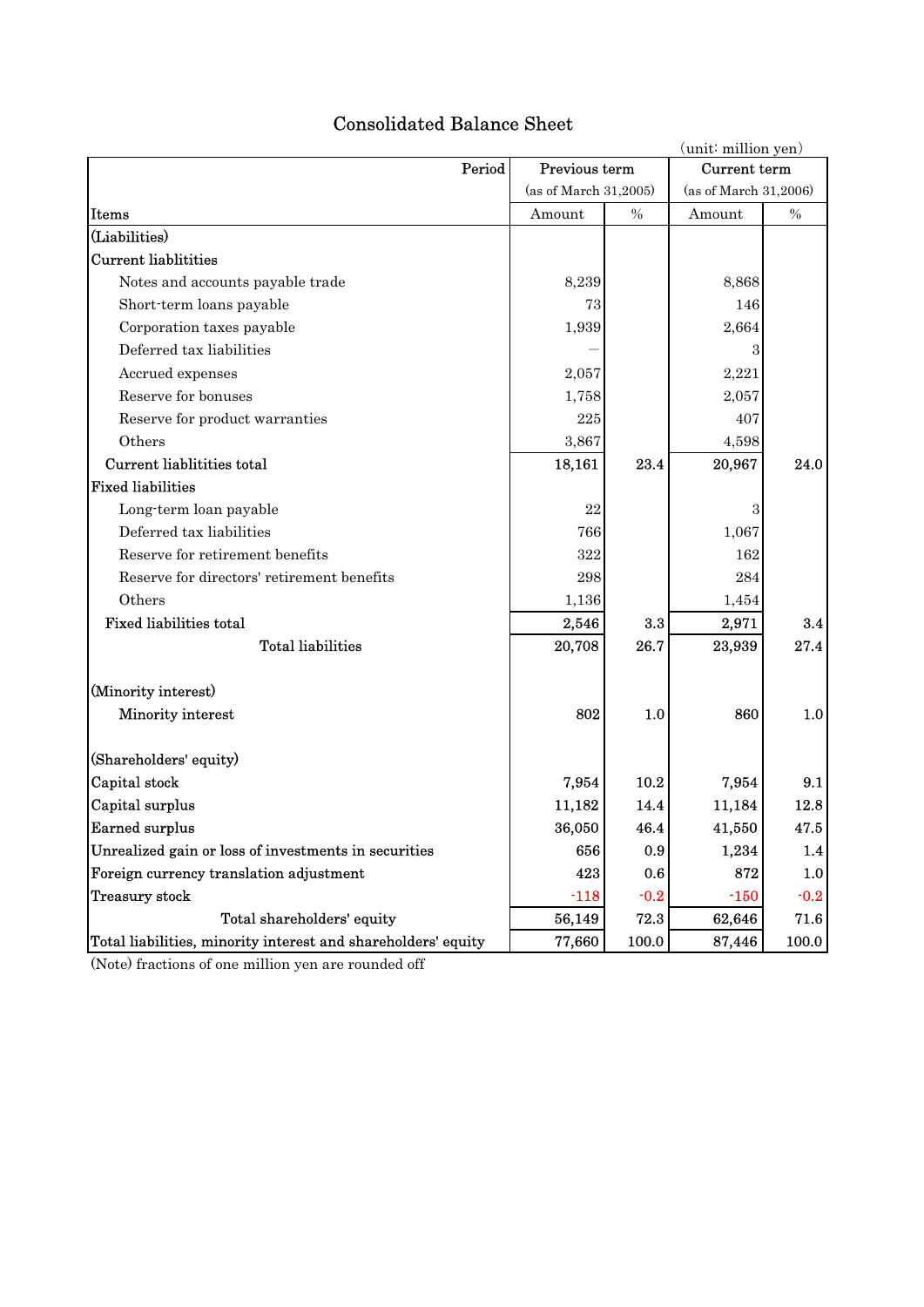| (unit: million yen)                                    |                       |              |                       |        |  |  |
|--------------------------------------------------------|-----------------------|--------------|-----------------------|--------|--|--|
| Period                                                 | Previous term         | Current term |                       |        |  |  |
|                                                        | (as of March 31,2005) |              | (as of March 31,2006) |        |  |  |
| Items                                                  | Amount                | $\%$         | Amount                | $\%$   |  |  |
| Sales                                                  | 76,934                | 100.0        | 87,887                | 100.0  |  |  |
| Cost of sales                                          | 32,803                | 42.6         | 36,739                | 41.8   |  |  |
| Gross profit                                           | 44,130                | 57.4         | 51,148                | 58.2   |  |  |
| Selling, general and administrative expenses           | 35,027                | 45.6         | 40,425                | 46.0   |  |  |
| Operating income                                       | 9,103                 | 11.8         | 10,723                | 12.2   |  |  |
| Non-operating income                                   |                       |              |                       |        |  |  |
| Interest income                                        | 62                    |              | 67                    |        |  |  |
| dividends earned                                       | 27                    |              | 34                    |        |  |  |
| Royalties earned                                       | 36 <sup>°</sup>       |              | 48                    |        |  |  |
| Income from investment real estate                     | 502                   |              | 395                   |        |  |  |
| Equity in earnings of investees                        | 8                     |              | 25                    |        |  |  |
| Exchange gain                                          | 441                   |              | 828                   |        |  |  |
| Others                                                 | 140                   |              | 158                   |        |  |  |
| Non-operating income total                             | 1,218                 | 1.6          | 1,558                 | 1.8    |  |  |
| Non-operating expenses                                 |                       |              |                       |        |  |  |
| Interest expense                                       | 43                    |              | 22                    |        |  |  |
| Amortization of goodwill                               | 70                    |              | 6                     |        |  |  |
| Preoperating costs                                     | 67                    |              |                       |        |  |  |
| Cash discount                                          |                       |              | 32                    |        |  |  |
| Maintenance cost of investment real estate             | 203                   |              | 197                   |        |  |  |
| Others                                                 | 65                    |              | 43                    |        |  |  |
| Non-operating expenses total                           | 450                   | $0.6\,$      | 300                   | 0.4    |  |  |
| Ordinary income                                        | 9,871                 | 12.8         | 11,981                | 13.6   |  |  |
| <b>Extraordinary income</b>                            |                       |              |                       |        |  |  |
| Extraordinary profits                                  |                       |              |                       |        |  |  |
| Gain on sales of investment securities                 | 8                     |              | $\boldsymbol{0}$      |        |  |  |
| Gains on sale of fixed assets                          | 6                     |              | 9                     |        |  |  |
| Reversal of allowance for doubtful debts               | 4                     |              | 42                    |        |  |  |
| Reversal of reserve for directors' retirement benefits |                       |              | 1                     |        |  |  |
| Investment income from change of equity                |                       |              | $6 \mid$              |        |  |  |
| Extraordinary profits total                            | 19                    | 0.0          | 59                    | 0.1    |  |  |
| <b>Extraordinary losses</b>                            |                       |              |                       |        |  |  |
| Write-down of securities                               | 176                   |              | 6                     |        |  |  |
| Loss on disposal of fixed assets                       | 100                   |              | 131                   |        |  |  |
| Restructuring charges in the U.S. subsidiary           | 265                   |              |                       |        |  |  |
| Provision of reserve for retirement benefits           | 110                   |              |                       |        |  |  |
| Extraordinary losses total                             | 652                   | 0.8          | 138                   | 0.2    |  |  |
| Net income before income taxes and minority interest   | 9,237                 | 12.0         | 11,902                | 13.5   |  |  |
| Income taxes                                           | 3,614                 | 4.7          | 5,010                 | 5.7    |  |  |
| Deferred income taxes                                  | $-108$                | $-0.1$       | $-561$                | $-0.6$ |  |  |
| Minority interest                                      | 0                     | 0.0          | 31                    | 0.0    |  |  |
| Net income                                             | 5,731                 | 7.4          | 7,422                 | 8.4    |  |  |

# Consolidated Statements of Income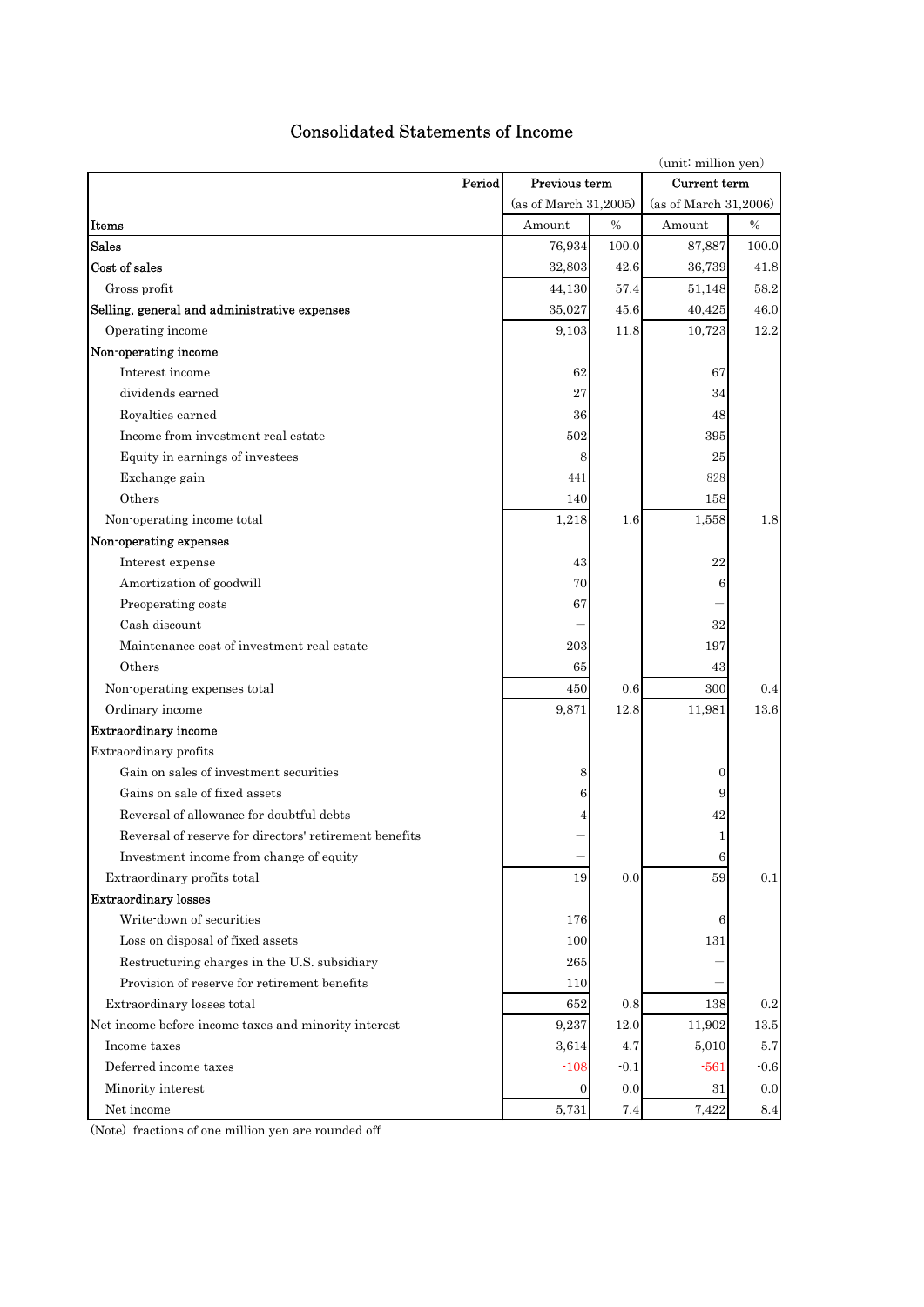| <b>Consolidated Statements of Retained Earnings</b> |
|-----------------------------------------------------|
|-----------------------------------------------------|

|                                                        |               |                       |                | (unit: million yen)   |
|--------------------------------------------------------|---------------|-----------------------|----------------|-----------------------|
| Period                                                 | Previous term |                       | Current term   |                       |
| Items                                                  |               | (as of March 31,2005) |                | (as of March 31,2006) |
| (Capital Surplus)                                      |               |                       |                |                       |
| Capital Surplus at Beginning of period                 |               | 11,170                |                | 11,182                |
| <b>Increase in Capital Surplus</b>                     |               |                       |                |                       |
| 1. Inclusion from Issue of stocks                      | 11            |                       |                |                       |
| 2. Gain on Disposal of Treasury stocks                 | $\mathbf{0}$  | 11                    | $\overline{2}$ | $\overline{2}$        |
| Capital Surplus at End of term                         |               | 11,182                |                | 11,184                |
|                                                        |               |                       |                |                       |
| (Earned Surplus)                                       |               |                       |                |                       |
| Earned Surplus at Beginning of period                  |               | 31,243                |                | 36,050                |
| <b>Increase in Earned Surplus</b>                      |               |                       |                |                       |
| Net Income for Current Period                          | 5,731         | 5,731                 | 7,422          | 7,422                 |
| Decrease in Earned Surplus                             |               |                       |                |                       |
| Dividend Payments                                      | 823           |                       | 1,123          |                       |
| <b>Bonuses to Directors</b>                            | 100           |                       | 111            |                       |
| (including auditors)                                   | (14)          |                       | (15)           |                       |
| Decrease by the change of closing date of subsidiaries |               | 924                   | 687            | 1,923                 |
| Earned Surplus at End of term                          |               | 36,050                |                | 41,550                |
|                                                        |               |                       |                |                       |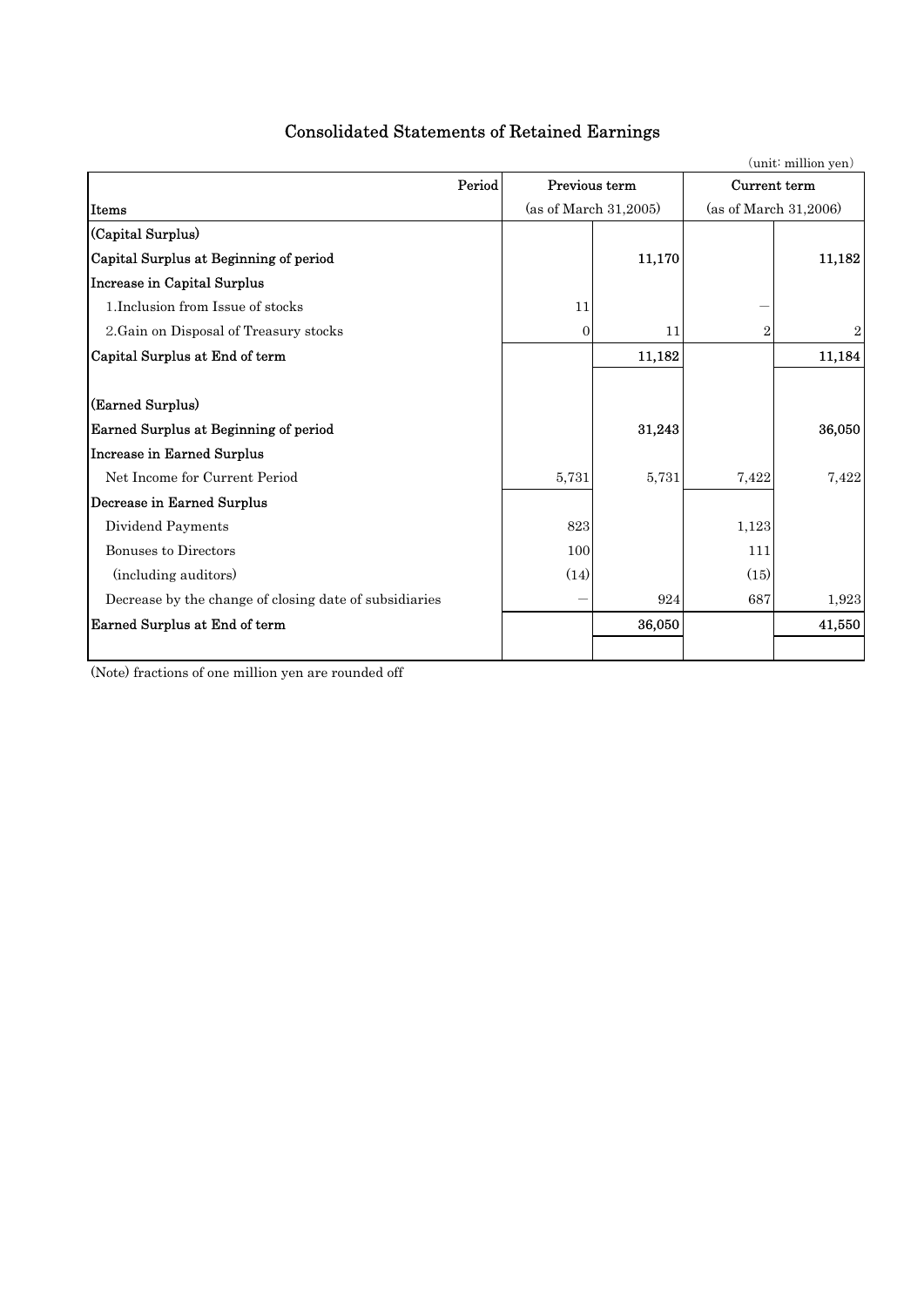| <b>Consolidated Statements of Cash Flow</b> |  |  |  |
|---------------------------------------------|--|--|--|
|---------------------------------------------|--|--|--|

| onsonuateu Blatements of Cash Flow                                                                                  |               | (unit: million yen)                         |  |
|---------------------------------------------------------------------------------------------------------------------|---------------|---------------------------------------------|--|
| Period                                                                                                              | Previous term | <b>Current</b> term                         |  |
| Items                                                                                                               |               | (as of March 31,2005) (as of March 31,2006) |  |
| Cash flow from operating activites                                                                                  |               |                                             |  |
| Net income before income taxes and minority interest                                                                | 9,237         | 11,902                                      |  |
| Depreciation and amortization                                                                                       | 3,296         | 3,592                                       |  |
| Amortization of consolidation goodwill                                                                              |               | 33                                          |  |
| Increase/decrease in reserve for bonuses                                                                            | 278           | 378                                         |  |
| Increase/decrease in reserve for directors' retirement benefits                                                     | 27            | $-14$                                       |  |
| Increase/decrease in reserve for retirement benefits                                                                | $-40$         | -161                                        |  |
| Increase/decrease in allowance for doubtful debts                                                                   | 177           | 21                                          |  |
| Interest income and dividends earned                                                                                | $-89$         | $-102$                                      |  |
| Interest expense                                                                                                    | 43            | 22                                          |  |
| Equity in earnings/loss of investees                                                                                | -8            | $-25$                                       |  |
| Gain/loss on sales of investment securities                                                                         | -8            | $-0$                                        |  |
| Write-down of securities                                                                                            | 176           | 6                                           |  |
| Loss on disposal of fixed assets                                                                                    | 94            | 131                                         |  |
| Increase/decrease in notes and accounts receivable                                                                  | $-4,119$      | $-2,383$                                    |  |
| Increase/decrease in inventories                                                                                    | $-744$        | $-684$                                      |  |
| Increase/decrease in notes and accounts payable                                                                     | 1,368         | $-753$                                      |  |
| Increase/decrease in consumption taxes payable/receivable                                                           | $-88$         | $-165$                                      |  |
| Bonuses to directors                                                                                                | $-100$        | -111                                        |  |
| Others                                                                                                              | 986           | 698                                         |  |
| Subtotal                                                                                                            | 10,495        | 12,383                                      |  |
| Interest and dividends received                                                                                     | 76            | 99                                          |  |
| Interest paid                                                                                                       | $-21$         | $-16$                                       |  |
| Corporation taxes paid                                                                                              | $-3,859$      | $-4,191$                                    |  |
| Cash flow from operating activities                                                                                 | 6,691         | 8,275                                       |  |
| Cash flow from investing activities                                                                                 |               |                                             |  |
| Payments for funding of time deposit                                                                                | $-58$         | $-66$                                       |  |
| Proceeds from refundment of time deposit                                                                            | 137           | 30                                          |  |
| Payments for purchases of tangible fixed assets                                                                     | $-2,383$      | $-5,795$                                    |  |
| Payments for purchases of intangible fixed assets                                                                   | $-1,763$      | $-1,421$                                    |  |
| Payments for purchases of investment securities                                                                     | $-12$         | $-494$                                      |  |
| Gains on investment securities sold                                                                                 | 36            | $\overline{0}$                              |  |
| Cash flow from equity investment in subsidiaries                                                                    | 34            |                                             |  |
| Payments for investments in real estates                                                                            | $-1,664$      | $-58$                                       |  |
| Others                                                                                                              | 42            | $-52$                                       |  |
| Cash flow from investing activities                                                                                 | $-5,630$      | $-7,858$                                    |  |
| Cash flow from financing activities                                                                                 |               |                                             |  |
| Net increase/decrease of short-term loans                                                                           | $-1,946$      | $-39$                                       |  |
| Proceeds from long-term loans                                                                                       |               |                                             |  |
| Repayment of long-term loans                                                                                        | $-1,591$      | $-19$                                       |  |
| Proceeds from issue of stocks                                                                                       | 22            |                                             |  |
| Gains on paid in capital from minority shareholders                                                                 |               | 21                                          |  |
| Payments for purchases of treasury stocks                                                                           | -42           | $-30$                                       |  |
| Dividend paid                                                                                                       | $-823$        | $-1,123$                                    |  |
| Cash flow from financing activities                                                                                 | $-4,376$      | $-1,190$                                    |  |
| Effect of exchange rate changes on cash and cash equivalent                                                         | 55            | 275                                         |  |
| Increase/decrease in cash and cash equivalent                                                                       | $-3,260$      | $-498$                                      |  |
| Cash and cash equivalent at beginning of year<br>Decrease of Cash and cash equivalent by the change of closing date | 13,718        | 10,457                                      |  |
| of subsidiaries                                                                                                     |               | $-542$                                      |  |
| Cash and cash equivalent at end of year                                                                             | 10,457        | 9,416                                       |  |